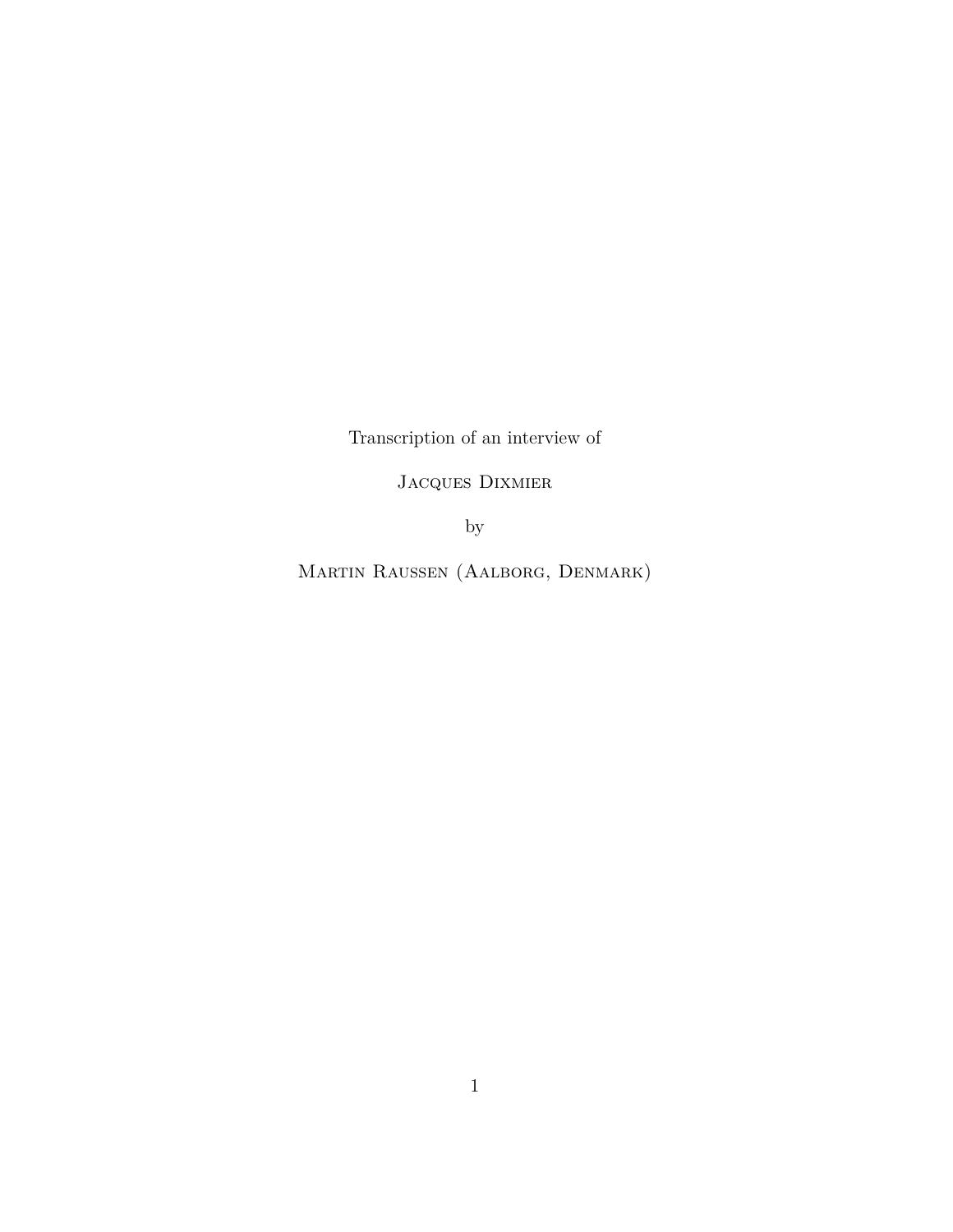# **Education**

# **Can we start with your early years ? You were born in 1924. Where did you grow up and what was school education like in the years between the two world wars ?**

I was born in Saint-Étienne, not far from Lyon. Since my parents were teachers, both of them, we travelled around France, so I am not from a particular place. I lived in Rouen then Lille and then in Versailles, from when I was nine years old. That was the most important place for me.

# **Your school education was mostly in Versailles ?**

Yes, in Versailles from 6th degree to mathématiques spéciales (2 years after the baccalauréat<sup>[1](#page-1-0)</sup>) except, due to the war, one year in St.-Brieuc, which is a small town in Bretagne. Even there I had a very good teacher in mathematics.

# **And that was probably important ?**

That was extremely important. I had very good teachers in mathematics for my whole period in school. Only during the 6th grade, the teacher was absolutely zero. But after that, during almost 10 years, each year I had a wonderful professor of mathematics. That is probably one of the main reasons for my vocation.

# **Can you remember a particular instance that made you think : mathematics, that is something for me ?**

I always liked mathematics but originally I did not believe that I was able to do research. I realised that I liked teaching and I thought I would be a good professor of mathematics. That was my main reason for continuing to study mathematics - and then to enter the Ecole Normale Supérieure.

# **Do you have any family with background in science or mathematics ?**

<span id="page-1-0"></span><sup>1. 1.</sup> Graduation from High School.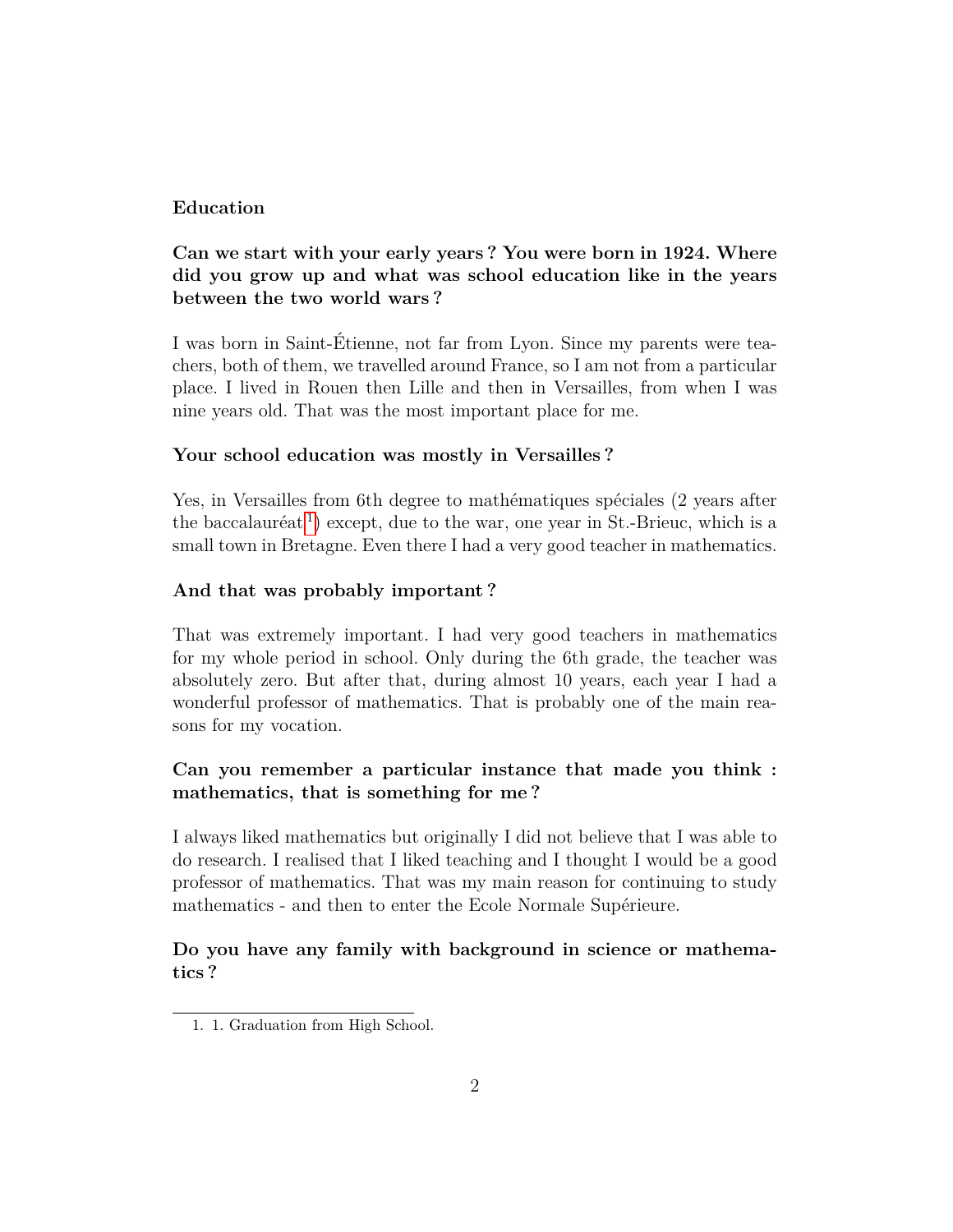Not that I know of. My father would have preferred me to become an engineer. When he saw I was good at mathematics, he thought that I should enter École Polytechnique. He himself was a teacher - in French, Latin and Greek. He made no serious opposition when I said that I would prefer the École Normale. My mother always accepted all my plans.

### **Before entering the ENS you had to go to École prépara toire ?**

Yes. After the baccalauréat, some people in France go to a so-called Classe préparatoire. In my times, that was called mathématiques supérieures and then mathématiques spéciales.

# **Was that in Paris ?**

No. It was in Versailles.

### **You entered the ENS at age 18 in 1942 ?**

I was at the ENS from 1942 to 1945 or 46 ; the last year is a little bit dubious. Before 1945, ENS education in mathematics lasted three years. At the end of the war, a 4 th year was added. But I worked at the CNRS<sup>[2](#page-2-0)</sup> - still quite new - at the same time. In fact I wrote my thesis during this year.

# **Can you tell me about your reminiscences from your student time at the ENS ? How was it like to study in these difficult times, under German occupation ?**

Many people in France had not enough to eat but that was not the case for me. Food was not good but it was enough ; we had heating as well. You probably want to hear about my attitude towards resistance [3](#page-2-1) . I joined the resistance but only at the end. Only very little was known about that because students in the resistance would not tell you about it ; it was too dangerous ! In fact, the resistance became much more important when we were forced to go to Germany to work in factories ; the so-called "service du travail obliga-

<span id="page-2-0"></span><sup>2. 2.</sup> Centre national de la recherche scientifique

<span id="page-2-1"></span><sup>3. 3.</sup> French resistance movement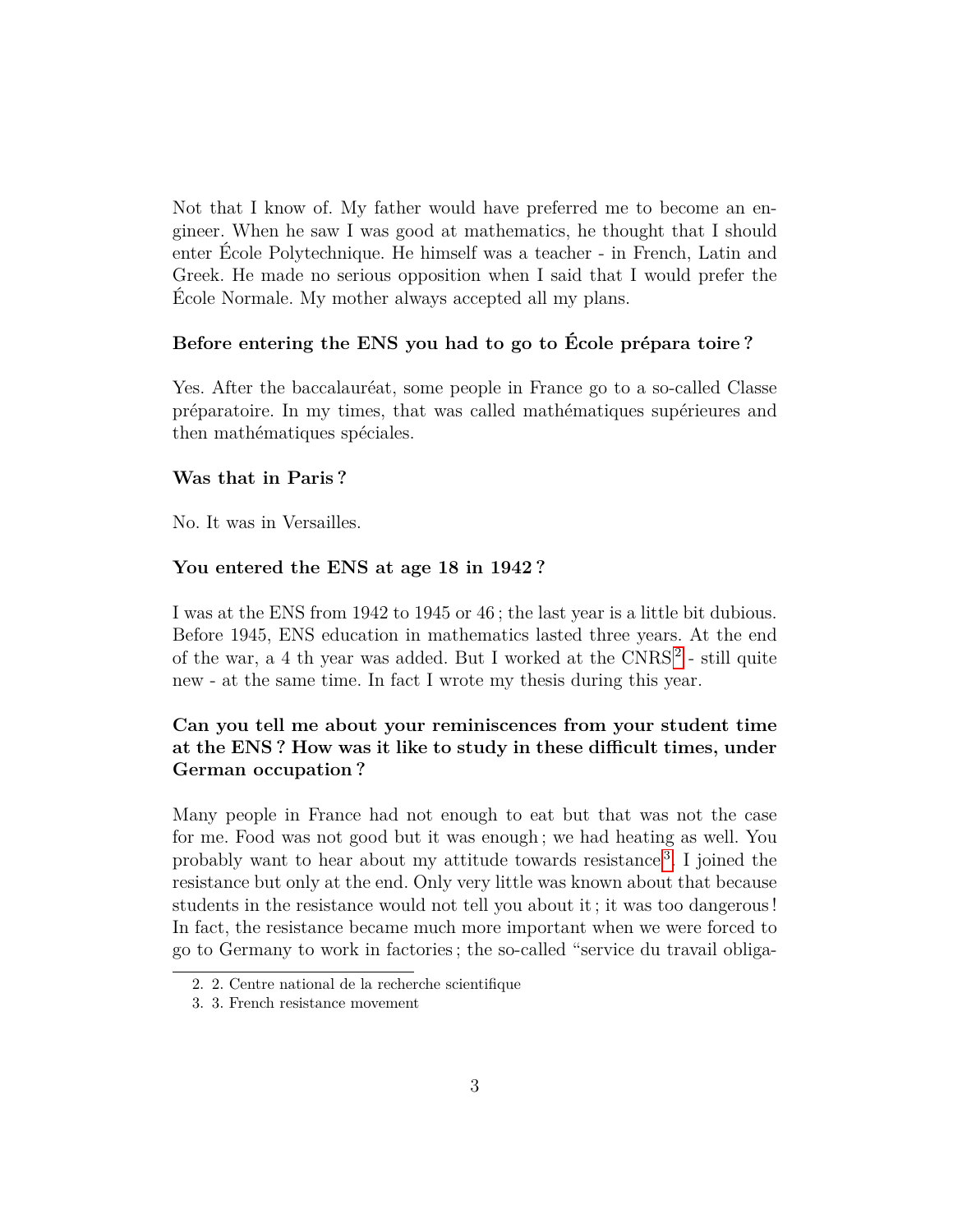toire  $(TO)^{n_4}$  $(TO)^{n_4}$  $(TO)^{n_4}$  was introduced in 1942. I was not concerned with that except in the last month because I was still too young. But many of my friends were old enough. Many of them left the ENS and the country to avoid the STO. In fact, one of my closest friends went first to Spain, then Portugal, then England and he studied in order to become a pilot. He just finished his studies on 8 May 1945, the last day of the war.

#### **What did it mean for you to be a member of the resistance ?**

I suppose if I had been arrested I would have been imprisoned. I never had an arm. I knew nothing about arms. I participated in some very small meetings.

### **And then, liberation came in August 1944 in Paris.**

Yes. In fact the Gestapo came to the École normale supérieure a few days before that. Finally they arrested Georges Bruhat<sup>[5](#page-3-1)</sup> who was the director at the time.

### **What happened to him ?**

He was transferred to Germany and he died there in a camp. He was already old ; I do not know much about the details. The general secretary of the ENS, Baillou, who was also taken to Germany, survived and returned to Paris. In fact, they came during the holidays in August and they arrested several pupils, including me. There is something which concerned me personally that I still do not understand. I was at the ENS doing something that was probably illegal. I heard some noise but I did not know what happened. So, I went to the entry of the ENS. There were two officers of the Gestapo. They cried out and I was taken completely by surprise. They fired and I don't understand how I was not wounded. They took me and I was sent to detention in an office. Finally, instead of taking several pupils, they took the director and Mr Baillou, who probably proposed themselves in place of the pupils.

**Did school teaching still go on as usual, as before and after the war ?**

<span id="page-3-0"></span><sup>4. 4.</sup> Compulsory labour service

<span id="page-3-1"></span><sup>5. 5.</sup> Gorges Bruhat (1887-1945)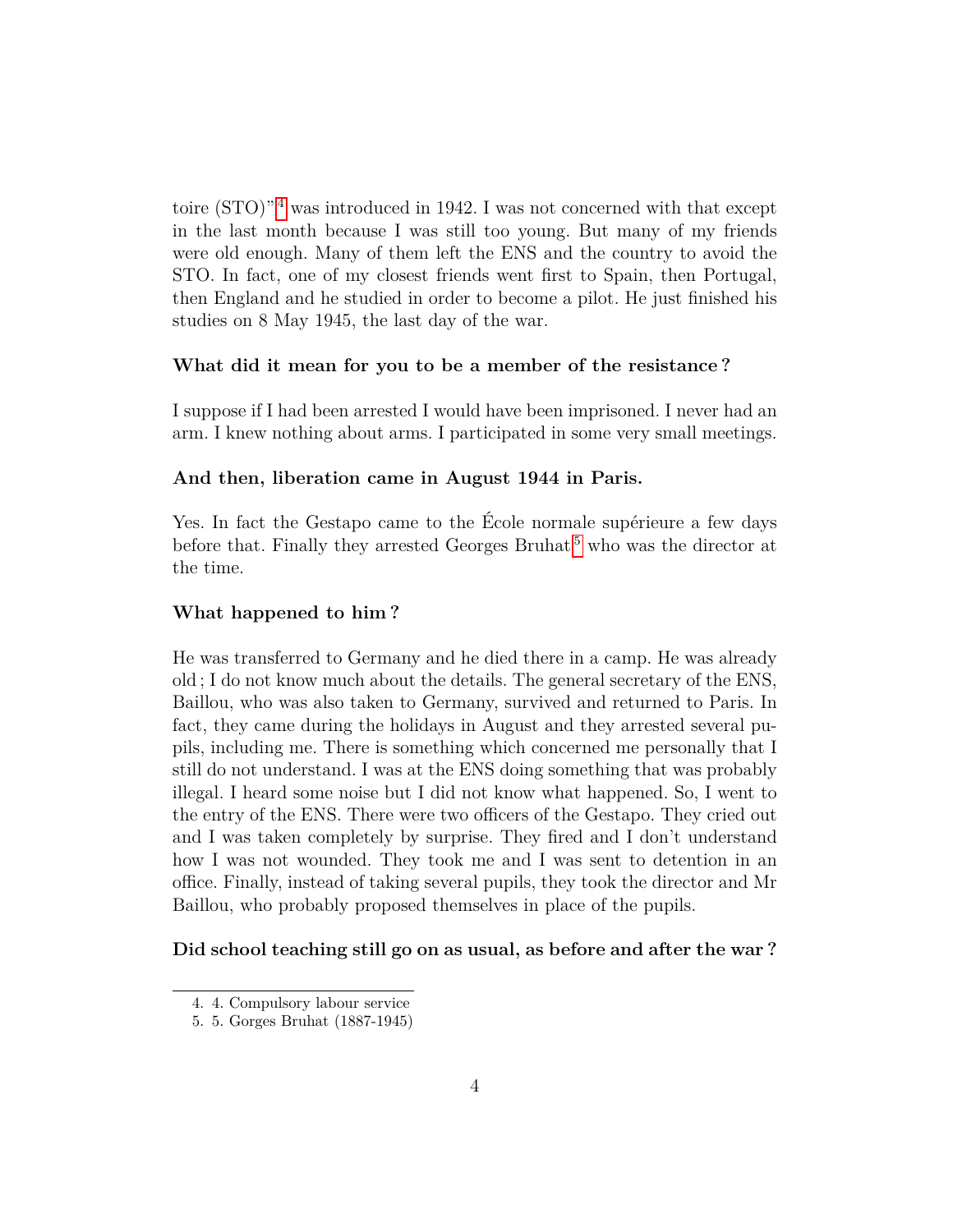There is a very big difference between now and then but that happened gradually. There was no big rupture in the form of teaching between 1944 and 1946, for instance. During my stay at Ecole Normale, I had courses by Car- $\tan^6$  $\tan^6$  and de Broglie<sup>[7](#page-4-1)</sup>. We understood nothing of de Broglie's courses; we were there, there was a blackboard, de Broglie would only talk and write nothing at all. We had great difficulties in understanding Cartan but we tried. With de Broglie, we did not even try.

# **Which of your teachers at the time were important for you and your future career ?**

My main teachers were Cartan and Julia<sup>[8](#page-4-2)</sup>. I had Cartan already as a teacher for two years at École normale supérieure. More importantly, after that I attended Séminaire Cartan and later on, I was a colleague of Cartan at Bourbaki. So, the importance of Cartan for me is immense but this dates mainly from the time after the two years at École normale.

Julia was important for a different reason. I followed his course in 1943 during my first year at École normale. Julia gave a course every year in advanced mathematical analysis. This sort of course, which was also given by Montel<sup>[9](#page-4-3)</sup>, Denjoy [10](#page-4-4) and others, was too difficult for us students.

But we were very anxious to have a diploma as soon as possible because of the war ; you did not know what could happen in a few months ! Julia was an extremely good teacher and we understood him. In fact the level of his course about Hilbert space was not very high but we understood almost everything. As a result, Hilbert space became for me as familiar as ordinary space. That was certainly the reason for my research orientation later on. It is very important to be completely familiar with the basics of your subject.

# **Thesis under Gaston Julia**

**I would like to ask you a bit more about your supervisor, your directeur de thèse, Gaston Julia. Nowadays he is famous because**

<span id="page-4-0"></span><sup>6. 6.</sup> Henri Cartan (1904-2008)

<span id="page-4-1"></span><sup>7. 7.</sup> Louis de Broglie (1892-1987)

<span id="page-4-2"></span><sup>8. 8.</sup> Gaston Julia (1893-1978)

<span id="page-4-4"></span><span id="page-4-3"></span><sup>9. 9.</sup> Paul Montel (1876-1975)

<sup>10. 10.</sup> Arnaud Denjoy (1884-1974)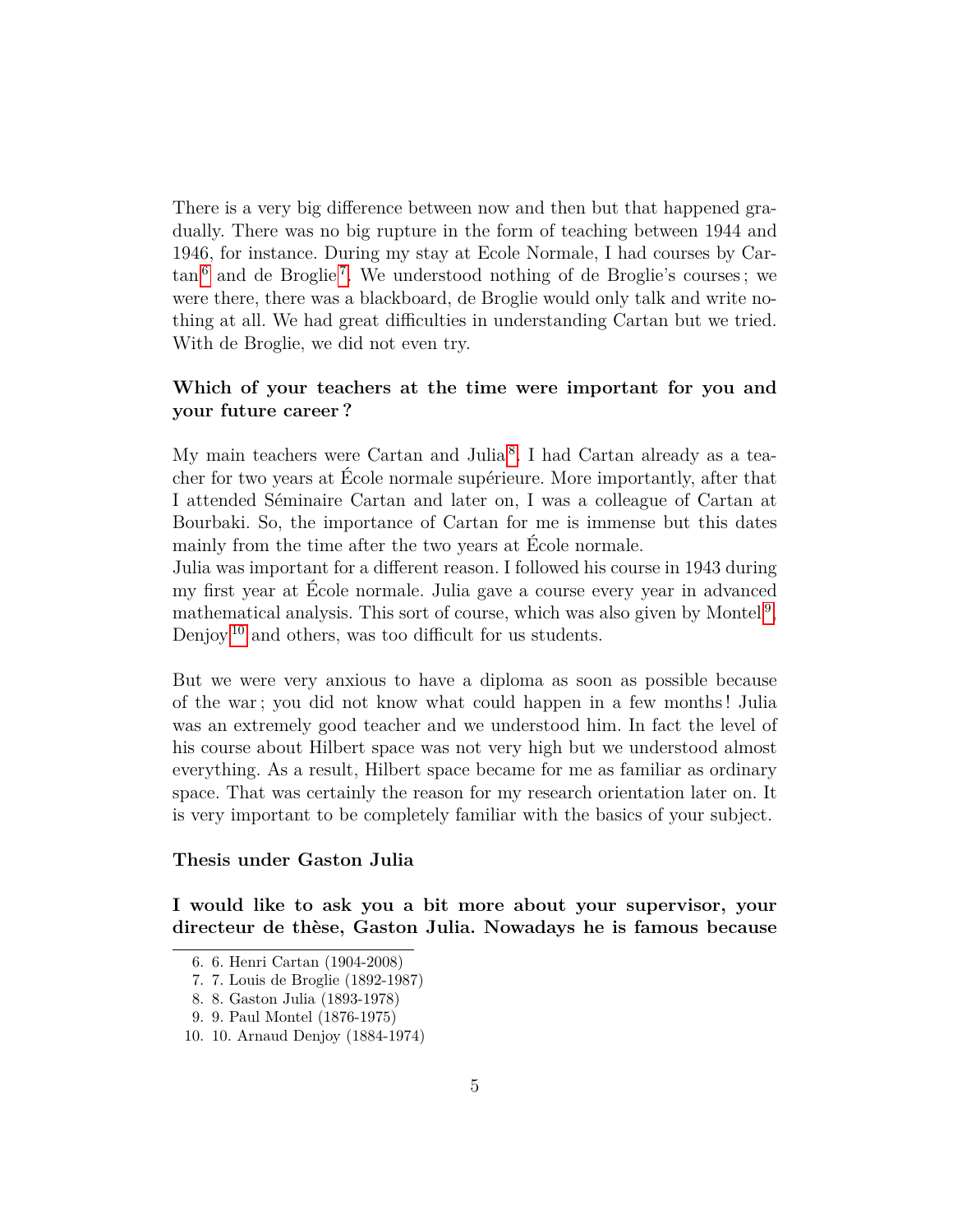**he had already as a young man studied the iteration of rational functions in the complex plane. Many laymen have seen pictures of Julia sets, etc. Was he well-known at the time ? What sort of a person was he ?**

First of all, I think he was a very good mathematician. When he was about 40 years old, he became more interested in academic questions than in real mathematics. In particular, I don't think he was very much aware of the recent developments concerning Hilbert space - fortunately for me because that made it easier for me to understand what he was talking about ! Another important point about him is that he was very severely wounded during World War I; he lost his nose and wore a mask and he suffered very much. He wrote his thesis, which consists of two big papers, while he was at the hospital. I don't think he had a patron de thèse in the usual sense.

# **Oh, I wanted to ask you about this ! I remarked that the American Mathematics Genealogy Project does not indicate a directeur de thèse for Julia ?**

I tried to solve this problem a few years ago. A young girl who was a student of Mathieu <sup>[11](#page-5-0)</sup> knew that Mathieu was a student of Duflo <sup>[12](#page-5-1)</sup>, that Duflo was a student of me and that I was a student of Julia. So she came to me and asked me, could I tell her who was the directeur de thèse of Julia. I did not know and so I looked at his first two big papers. There is no hint of a thesis director, not even anybody who inspired him to write these papers. I asked his grandchild, who is a mathematician as well, and he does not know either. One would have to look through the archives of the Sorbonne. I still don't know.

### **Do you know who inspired him to look at these questions ?**

Probably Picard [13](#page-5-2). I was recently informed by Michèle Audin (Strasbourg) that the jury de thèse (assessment committee) for Julia consisted of Picard,

<span id="page-5-0"></span><sup>11. 11.</sup> Olivier Mathieu

<span id="page-5-1"></span><sup>12. 12.</sup> Michel Duflo

<span id="page-5-2"></span><sup>13. 13.</sup> Charles É. Picard (1856-1941)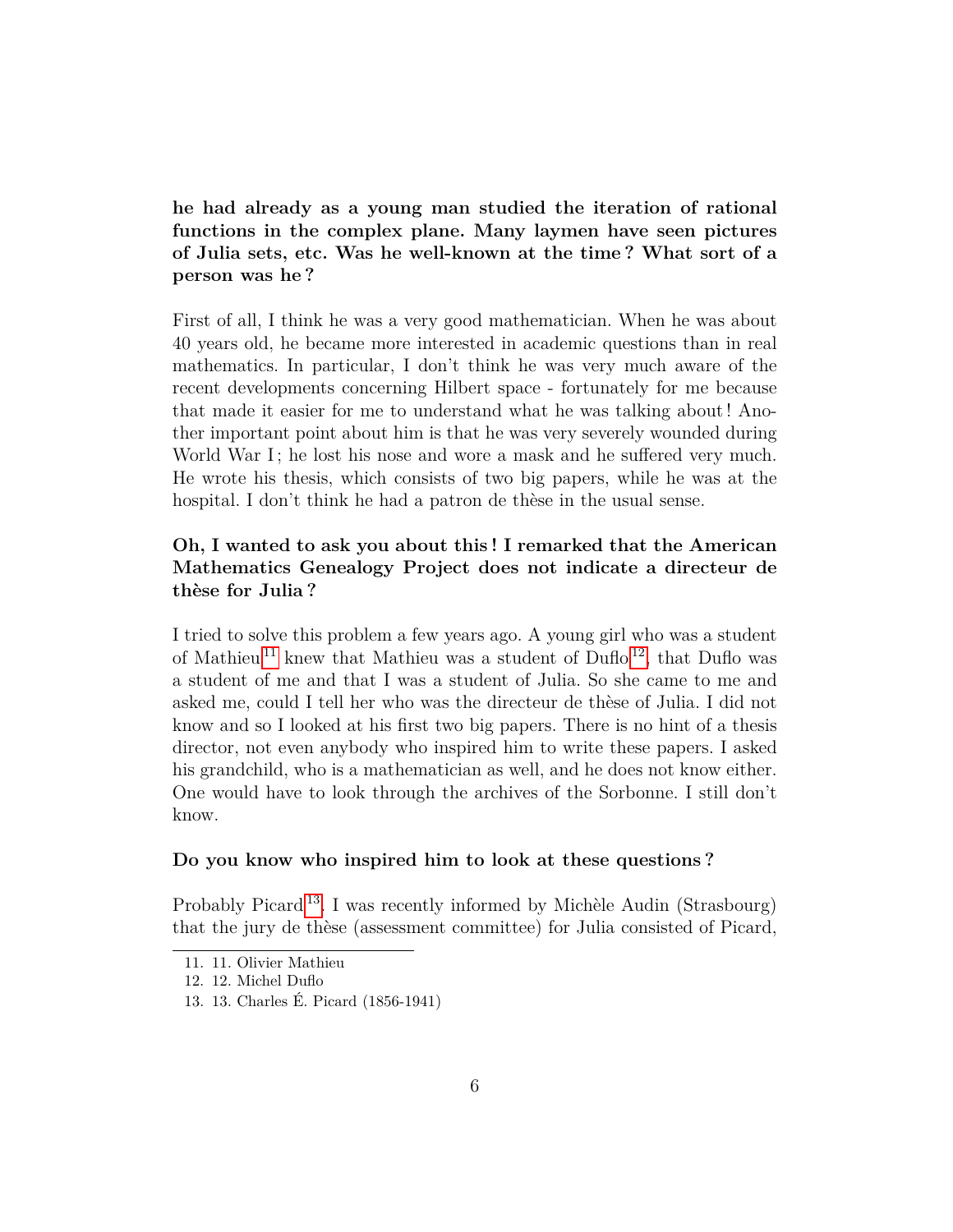Humbert<sup>[14](#page-6-0)</sup> and Lebesgue<sup>[15](#page-6-1)</sup>. Unfortunately, I am not competent concerning Julia's work on functions of a complex variable. In his courses about Hilbert space, he tried to make an analogy between these two topics. I think this analogy was farfetched but maybe I missed some important point. One cannot be sure.

# **How was he as your director de thèse ? How was the collaboration like ?**

He was not an easy person. As you probably know, he was politically at the extreme right and hoped for a German victory during the war. He and my father were fellow students at École normale for two years : my father in literature and he in mathematics. So they knew each other. Julia had lived in Versailles and my father was a professor at the grammar school in Versailles. That made things easier for me. Julia had six sons. My mother, who was a teacher in elementary school, taught several of them. So there were links between the two families.

#### **Did he propose a subject for your thesis ?**

No, but I was certainly inspired by some of the things he had told us - generally speaking, on Hilbert space. In my thesis, I studied some particular subspaces, non-closed but not arbitrary - very special subspaces ; my entire thesis is concerned with this class of subspaces. Julia had talked about that but I don't remember any details. As you know, when you are completely embedded in a subject, this subject becomes your own. But I am sure he played a role in this choice.

### **Did you consult him during your thesis work ?**

Yes. Finally, I was summoned at the end ; it was probably in April 1947. He was rather critical in his appreciation. But the main point was that he finally said that this would be a thesis.

#### **Career**

<span id="page-6-1"></span><span id="page-6-0"></span><sup>14. 14.</sup> Marie Georges Humbert (1859-1921)

<sup>15. 15.</sup> Henri Lebesgue (1875-1941)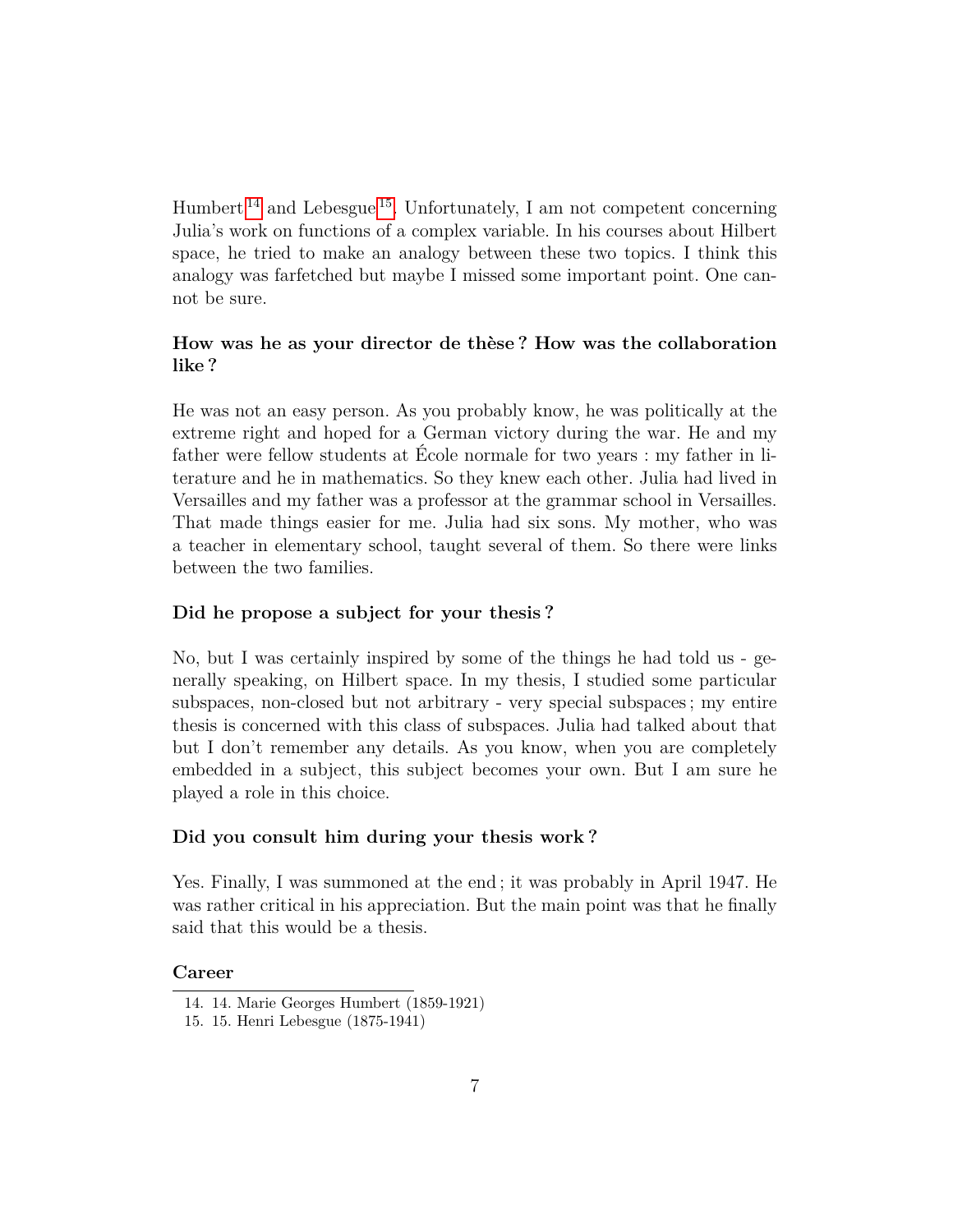# **You had already started to work at the CNRS while you wrote your thesis ?**

As I said, during 1945-46 I was at the same time pupil at the École normale supérieure and employed at the CNRS. I did the main part of my thesis during that year ; after that, during the following year, I was only at the CNRS. In 1947, I was nominated, due to Julia's influence I am sure, as  $ma\tilde{A}$  (R) tre de conférences  $^{16}$  $^{16}$  $^{16}$  in Toulouse. So, I was a thèsard (PhD student) only for two years.

### **How long did you stay in Toulouse ? And how were the conditions ?**

I was in Toulouse for two years. It was tiring for me because I lived in Paris. My wife was a professor of mathematics at grammar schools in several towns in France. The lodging question was extremely difficult. We had a one room apartment in Paris. We travelled a lot and travelling by train from Paris to Toulouse was not easy at all in 1947. The bridge over the Loire at Orléans had not been completely repaired.

After the two years in Toulouse, there was a new position in Dijon in 1949. Things were very easy for a young mathematician at that time because the number of students was exploding. The government created new positions so I had no difficulty at all. Compared with young mathematicians now, I was very privileged. Dijon was much closer to Paris. I was there for six years and after that, in 1955, I was nominated for a position in Paris at the Institut Henri Poincaré.

The number of students was enormous. I held my courses in a place called Conservatoire des Arts et Métiers ; there was a big auditorium. During the first 2 or 3 years, I had 500 students. Jussieu  $^{17}$  $^{17}$  $^{17}$ , my later workplace, was only created several years later.

### **At that time it was just the University of Paris ?**

<span id="page-7-1"></span><span id="page-7-0"></span><sup>16. 16.</sup> Associate professor

<sup>17. 17.</sup> For many years the home of the Universities Paris-6 and Paris-7.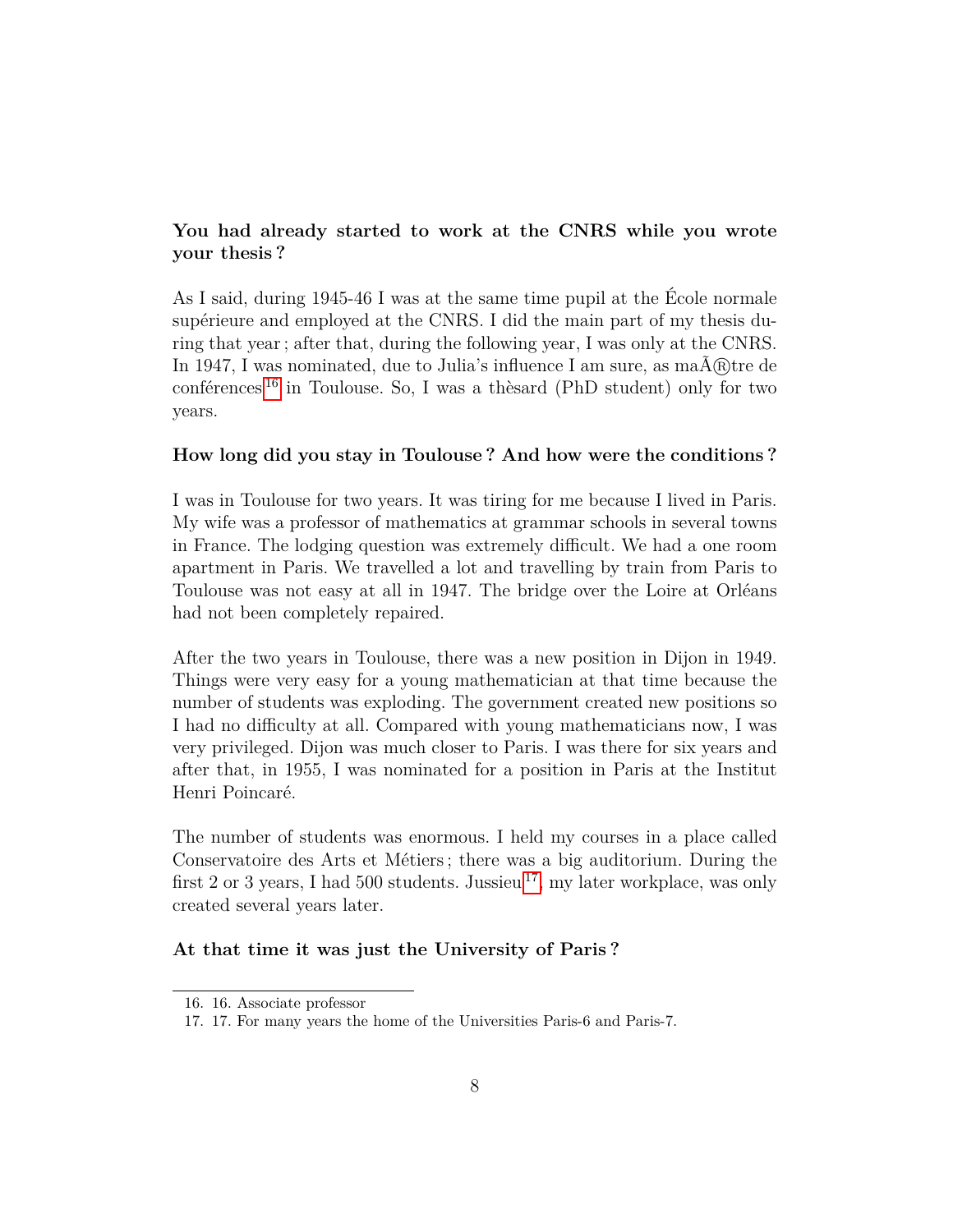Yes. You must make a distinction between the creation of Jussieu and the creation of the different universities of Paris. After 1968, instead of one Université de Paris, some 13 or 14 new universities were founded. I stayed at Jussieu.

I took my retirement when I was 60 years old, for personal reasons. A new law had just made that possible.

#### **Research**

**Can we continue with your research work ? Can you give me an account of the research areas that you have been most active in ? To begin with operator algebras - coming from Hilbert space that you knew so well ?**

Being familiar with Hilbert space, I was able to read easily a lot of papers but mainly the work of von Neumann [18](#page-8-0) - a lot of papers of von Neumann and in particular his papers, some of them with Murray [19](#page-8-1), about operator algebras.

## **Which were motivated by quantum physics at the time ?**

He explained that in the introduction of the first paper (there are five or six big papers). But also by the theory of unitary representations ! For me that was the main point because I never really understood quantum mechanics. But I understood unitary representations. These papers were prophetic, which was not evident in 1936, the year of their first paper on operator algebras. It became evident ten years later when I wrote my first papers in 1946, immediately after my thesis. I was helped by a friend Godement  $20$ , who was also a student at École normale. I did not know him at École normale ; he was two years older than me. He explained to me a lot of things about unitary representations. I even had the privilege of reading some papers by Godement that he never published ; he was reluctant to publish. So I studied what I called von Neumann algebras.

<span id="page-8-0"></span><sup>18. 18.</sup> John von Neumann (1903-1957)

<span id="page-8-2"></span><span id="page-8-1"></span><sup>19. 19.</sup> Francis Joseph Murray (1911-1996)

<sup>20. 20.</sup> Roger Godement (\* 1921)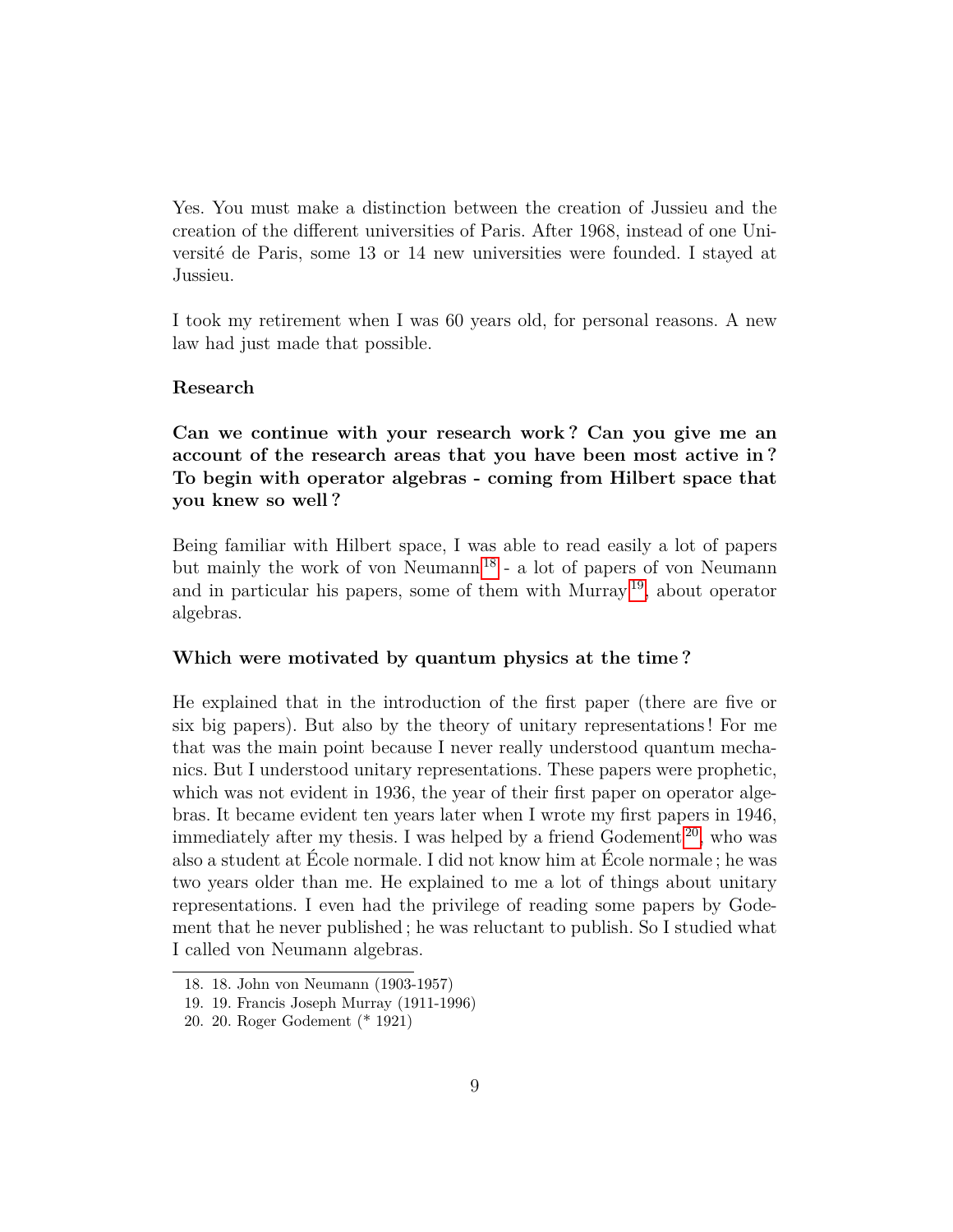### **Is it true that you coined the notion von Neumann algebra ?**

No, that was an idea of Dieudonné<sup>[21](#page-9-0)</sup>; he proposed this name during a discussion at Bourbaki. I thought that this was self-evident ; I should have thought of it myself! I then used this notion in my book on operator algebras  $^{22}$  $^{22}$  $^{22}$  that appeared in 1957. After that, I still studied operator algebras, but more from a C\*-algebra point of view, and at the same time unitary representation theory. Godement had played a big role for me but I was also influenced by all the papers of Harish-Chandra [23](#page-9-2). Then I began to work on enveloping algebras [24](#page-9-3) (of course, connected to my previous work). I wrote a book about  $C^*$ -algebras in 1964 and then my book about enveloping algebras  $^{25}$  $^{25}$  $^{25}$  in 1974. Then I got interested in invariant theory. There is a connection between these two things. It is a little technical, so I will not explain it here. After my retirement, I went to the IHES  $26$ . I was much freer in my work. I did a lot of work about invariant theory ; moreover, there is also a connection with the theory of partitions. I did a lot of work but I realised that this work was less good than what I had done previously. I am not a great mathematician but I am a good mathematician. My papers from this period are technically difficult but less important than what I had done before. I think this is due to age ; this is the only reason I can see, since I had the best possible facilities to work in.

### **Probably partition theory is also a very difficult topic ?**

Yes, but no more than operator algebras. There are a lot of people who say : ooh, operator algebras !

## **Are there any of your results that you are most proud of - if you could single out a few ?**

<span id="page-9-1"></span><span id="page-9-0"></span><sup>21. 21.</sup> Jean Dieudonné (1906-1992)

<sup>22. 22.</sup> Les algèbres d'opérateurs dans l'espace hilbertien (Algèbres de von Neumann), Gauthier-Villars, Paris, 1957

<span id="page-9-2"></span><sup>23. 23.</sup> Harish-Chandra (1923-1983)

<span id="page-9-3"></span><sup>24. 24.</sup> Les C\*-algèbres et leurs représentations, Gauthier-Villars, Paris, 1964

<span id="page-9-4"></span><sup>25. 25.</sup> Algèbres enveloppantes, Gauthier-Villars, Paris, 1974

<span id="page-9-5"></span><sup>26. 26.</sup> Institut des Hautes Études Scientifiques, Bures-sur-Yvette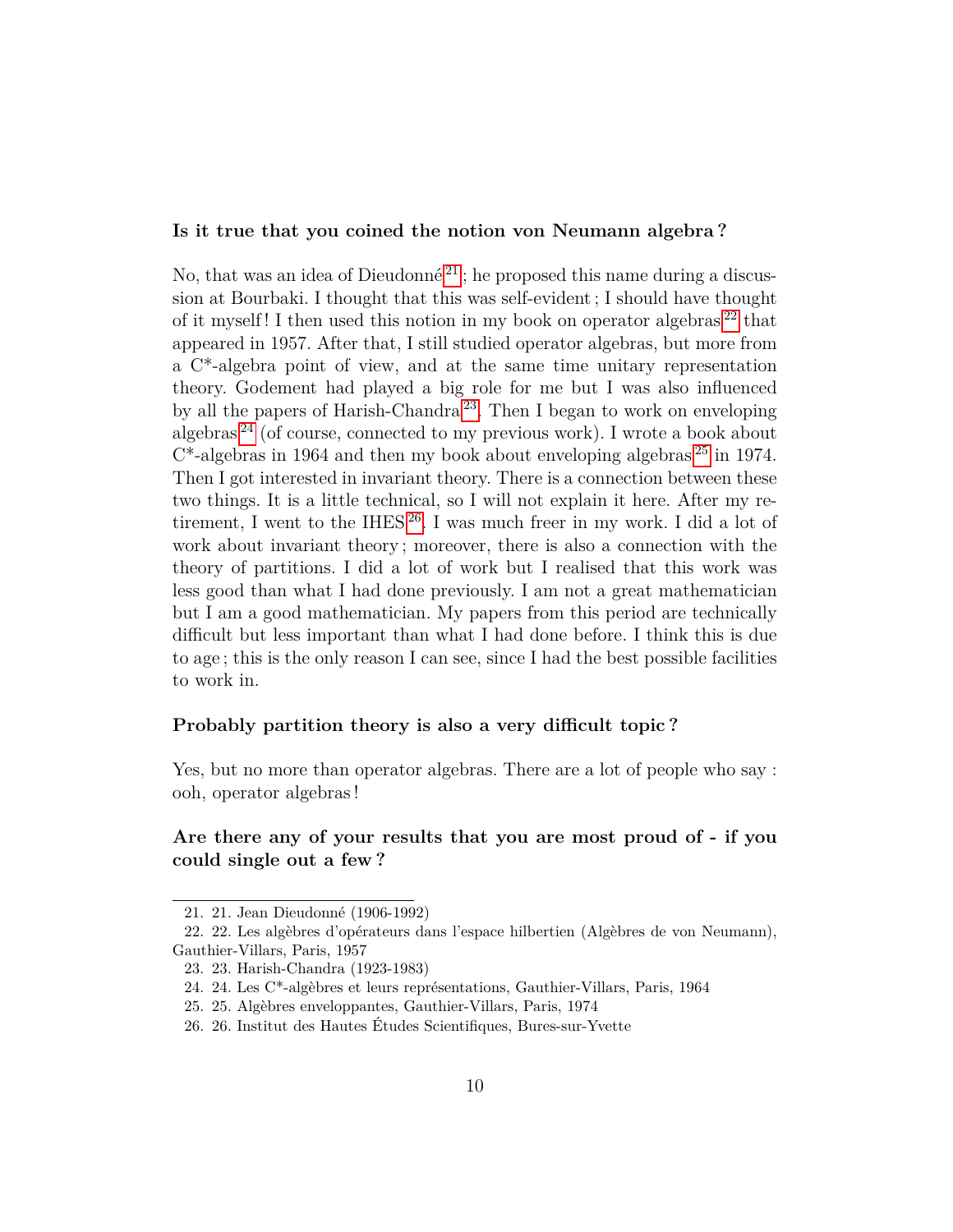I have to think, I was never asked about that : maybe the paper where I prove that real algebraic groups are of type I ; and also some papers about enveloping algebras ; and also a paper, which is not well-known because it was completely absorbed by Harish-Chandra later on, about the De Sitter group ; and finally, a paper about quasi-unitary algebras.

# **When you think about how you achieved your results, was that usually very systematic or would it sometimes occur that you had a sudden jump of inspiration ?**

Both ! At least for every important paper, I needed a lot of time and a lot of work - and of course, at some points the ideas come. A particular idea came when I was travelling in a bus.

### **Oh, that reminds me of a similar comment by Poincaré** [27](#page-10-0) **!**

Yes, and Serre<sup>[28](#page-10-1)</sup> told me about having an important idea on a train journey [29](#page-10-2). That may be one of the reasons why ordinary people judge us as abstracted people. I don't know how my face looked like in the bus when I suddenly had this idea. I was certainly not interested in what was going on around me.

### **Coming back to von Neumann, did you ever meet him personally ?**

Yes, very little, the first time in 1947. He came for the first time after the war from the United States. He stayed at Hotel Lutetia, which is a very big hotel in Paris, and many people came to him. I was extremely flattered that he proposed that I should come and see him.

#### **He knew about your papers ?**

I had not written anything about operator algebras at the time. I had only my first two papers to give to him. He was, I think, extremely kind because

<span id="page-10-0"></span><sup>27. 27.</sup> Henri Poincaré (1854-1912)

<span id="page-10-2"></span><span id="page-10-1"></span><sup>28. 28.</sup> Jean-Pierre Serre (\* 1926)

<sup>29. 29.</sup> Also reported in : M. Raussen, Chr. Skau, Interview with Jean-Pierre Serre, Newsletter of the European Mathematical Society  $\rm{^{30},~18\text{-}20}$  $\rm{^{30},~18\text{-}20}$  $\rm{^{30},~18\text{-}20}$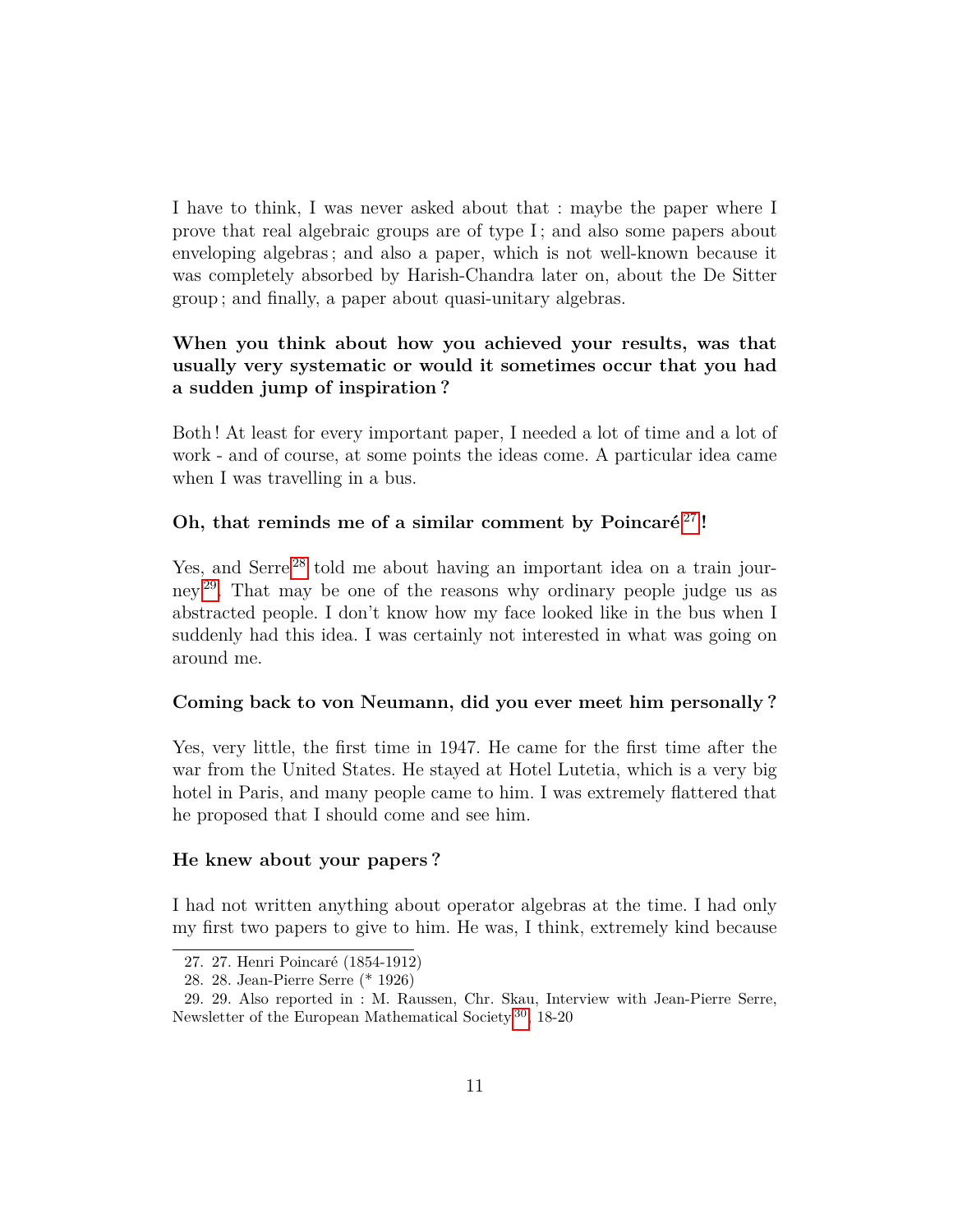I realised later that they were not good papers.

### **You were very young at that time ?**

Yes, I was 23 by then. Later, I wrote to him. I think I saw him one more time at the Amsterdam Congress in 1954. I heard a little later that he was very ill. I wrote to him several times. He did not answer immediately but he answered. He was not working on algebras any more but he took pains to answer me.

# **Are there other mathematicians that you have a particu lar admiration for ?**

I have to limit myself to a few whose work I understand : certainly Gelfand [31](#page-11-0) and Harish-Chandra whom I already mentioned. I did not collaborate with them but I met them. I also received them at home. I met them at some congresses, Gelfand at the ICM in Moscow in 1966 and later on in Hungary and several other places. I met Harish-Chandra also in Moscow where he was an invited speaker and several times in Paris. But I think I never met him in the United States where he lived up to his death. As you know he died relatively young.

### **Did you travel a lot in general ?**

I did not travel a lot - of course, more than an ordinary Frenchman but less than an ordinary mathematician. The reason was that I did not want to leave my family. Anyway, since I was a member of Bourbaki, I was absent from my family for one month every year, and I found that was already very much. I refused most of the invitations with one exception : I lived with my family for one academic year in New Orleans. In fact, I often went with my family to the summer congress of Bourbaki. So I was not always separated.

### **Bourbaki**

# **You became involved in the work with the Bourbaki group already as a young man ?**

<span id="page-11-0"></span><sup>31. 30.</sup> I. Gelfand (\* 1913)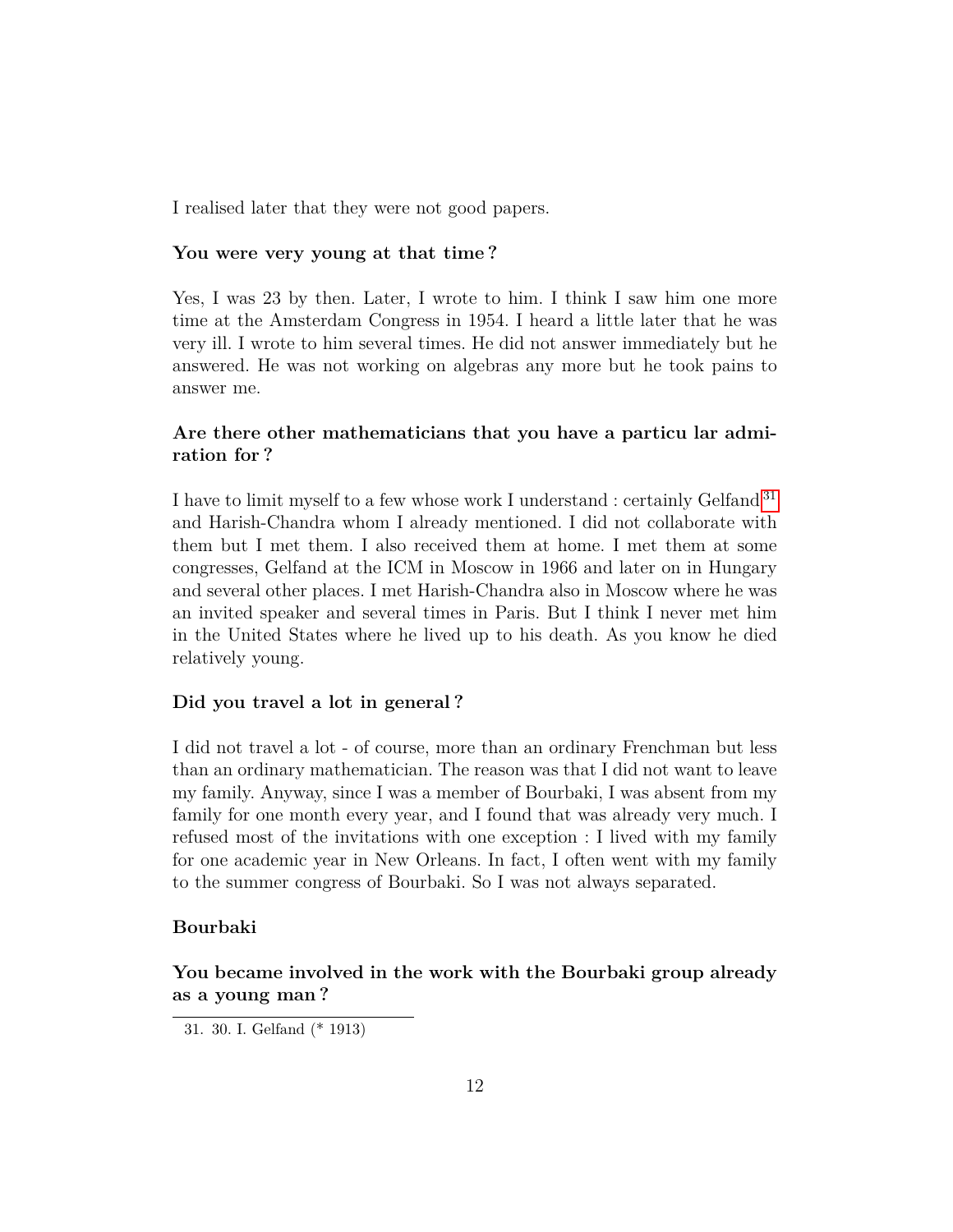Yes, but not younger than most of the others from that generation : Gode-ment, Koszul<sup>[32](#page-12-0)</sup>, Samuel<sup>[33](#page-12-1)</sup>, Serre and then a little bit later Borel<sup>[34](#page-12-2)</sup>, Cartier<sup>[35](#page-12-3)</sup>, Bruhat  $36$ , Douady  $37$ . We were very young all of us when we became members.

#### **More or less at the same age ?**

Yes, more or less around 25 years old.

#### **Were you asked to join ?**

That was due to Serre and Samuel. Serre has probably explained to you that he almost forced himself into Bourbaki. There was a Bourbaki congress at École normale supérieure. During the first years after the war, it was difficult to meet at a hotel, so Bourbaki held meetings at the ENS. Serre was a pupil there and he just asked to listen. From his questions they quickly understood that he would be a very valuable member.

Pierre Samuel is a Jew. He was a pupil at École normale supérieure but he had to remain hidden during the war. He and Cartan knew each other, probably dating back to the entrance competition to the ENS. Just after the war he went to America, where he was a pupil of Chevalley<sup>[38](#page-12-6)</sup>. Anyway, he became a very young member of Bourbaki, one or two years after the war. One day in 1949, Serre and Samuel, who both knew me, approached me and asked whether I would accept to become a member of Bourbaki. At the time, this was extremely flattering ; I would have jumped ! It turned out to be very important for me because otherwise I would probably have worked on Hilbert space all my life. Bourbaki forced me to learn a lot of other subjects.

# **How was collaboration in Bourbaki ? How did you progress from an exchange of ideas to drafts and to the final volumes of Eléments**

- <span id="page-12-2"></span>34. 33. Armand Borel (1923-2003)
- <span id="page-12-3"></span>35. 34. Pierre Cartier (\* 1932)
- <span id="page-12-4"></span>36. 35. François Bruhat (1929-2007)
- <span id="page-12-5"></span>37. 36. Adrien Douady (1935-2006)
- <span id="page-12-6"></span>38. 37. Claude Chevalley (1909-1984)

<span id="page-12-0"></span><sup>32. 31.</sup> Jean-Louis Koszul (\* 1921)

<span id="page-12-1"></span><sup>33. 32.</sup> Pierre Samuel (\* 1921)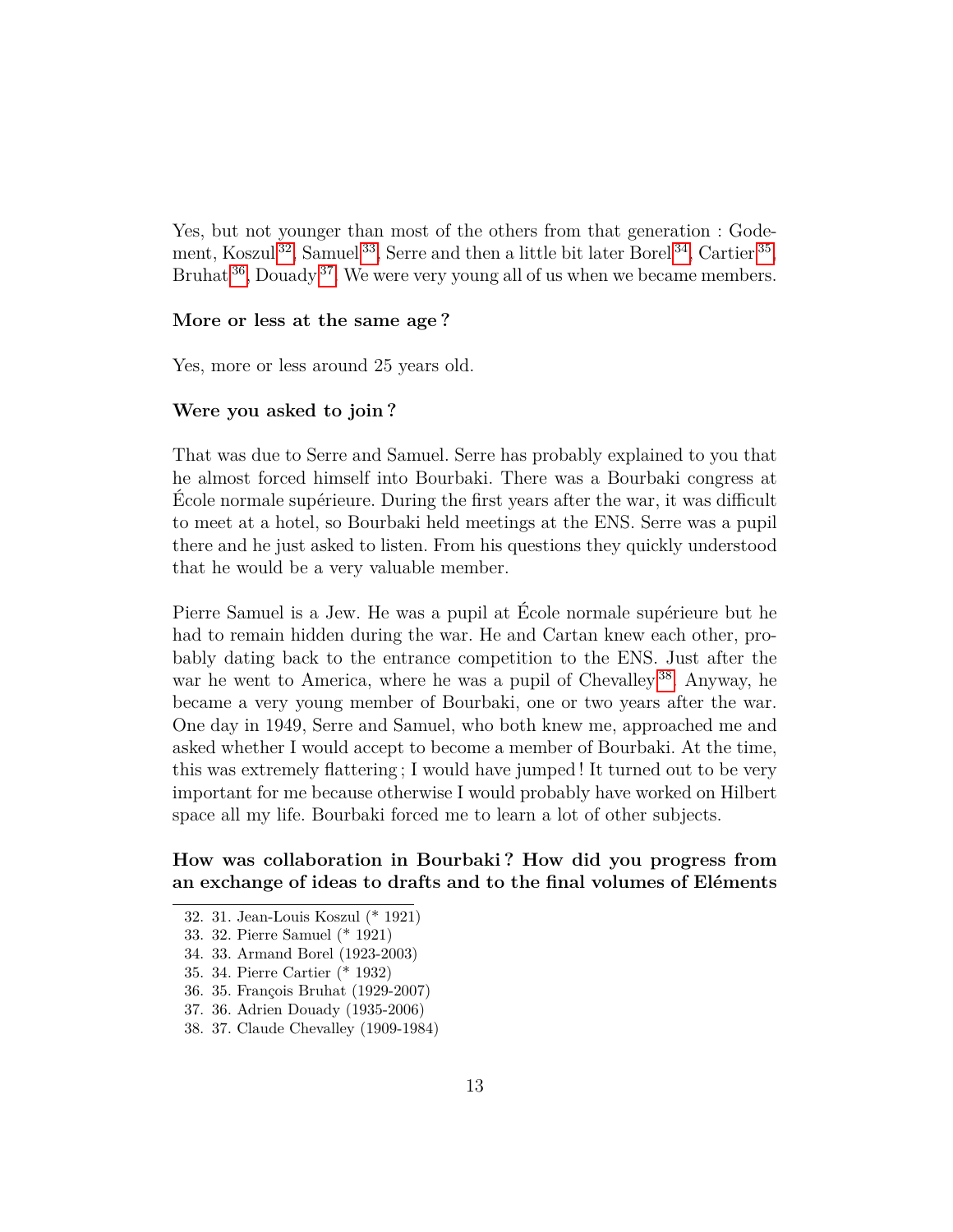#### **de Mathématiques ?**

Well, most of this is well-known by now <sup>[39](#page-13-0)</sup>. Usually, there were five or six drafts on the same subject written consecutively by different people.

The first draft for the volume Algèbres de Lie was written by Koszul when I was already a member of Bourbaki. I wrote the second or the third draft on the subject and, I think, also the final one. In theory, a version is not accepted by Bourbaki unless everybody agrees. In reality, after having discussed five or six consecutive drafts, some people might still not be completely satisfied but they have then become too tired to disagree. Well, for Algèbres de Lie, there were no serious disagreements.

#### **I think this book was the standard source for a long time to come !**

If you take into account not only the first chapter, which is about the general theory of Lie algebras, but also the chapter about root systems as part of the subject and then the chapter about semi-simple Lie algebras which were written a little later. I think the idea of an independent theory of root systems is due to Cartier, who explained that to Bourbaki, as I remember, at the blackboard. We were convinced and decided to make a separate study of root systems, in general. Cartier found the axiomatics and also wrote the first of several drafts on the subject. I was involved in the second or third draft; at the time, I had to use Coxeter's book about polytopes  $^{40}$  $^{40}$  $^{40}$ ; at certain points, it was not very satisfying. The book is very beautiful but it uses sometimes ad-hoc methods building on geometric intuition - not really suitable for Bourbaki. It was only later that Borel found algebraic proofs of everything and that was beautiful, too. I wrote one of the last drafts. I was good at writing ; I had practically no original ideas for Bourbaki but I think I was instrumental for the writingup process.

**How could all the different personalities work together at Bourbaki ? I was often quite puzzled when reading about the Bourbaki meetings and congresses. They seemed to have an almost anar-**

<span id="page-13-1"></span><span id="page-13-0"></span><sup>39. 38.</sup> More about this topic in A. Borel, Twenty-five years with Nikolas Bourbaki (1949-1973), Notices Amer. Math. Soc. 45 (3) : 373-380 ; M. Mashaal, Bourbaki : une société secrète de mathématiciens, Pour la Science, 2002 ; English translation : AMS. 2006 40. 39. H.S.M. Coxeter, Regular Polyopes, Macmillian, 1963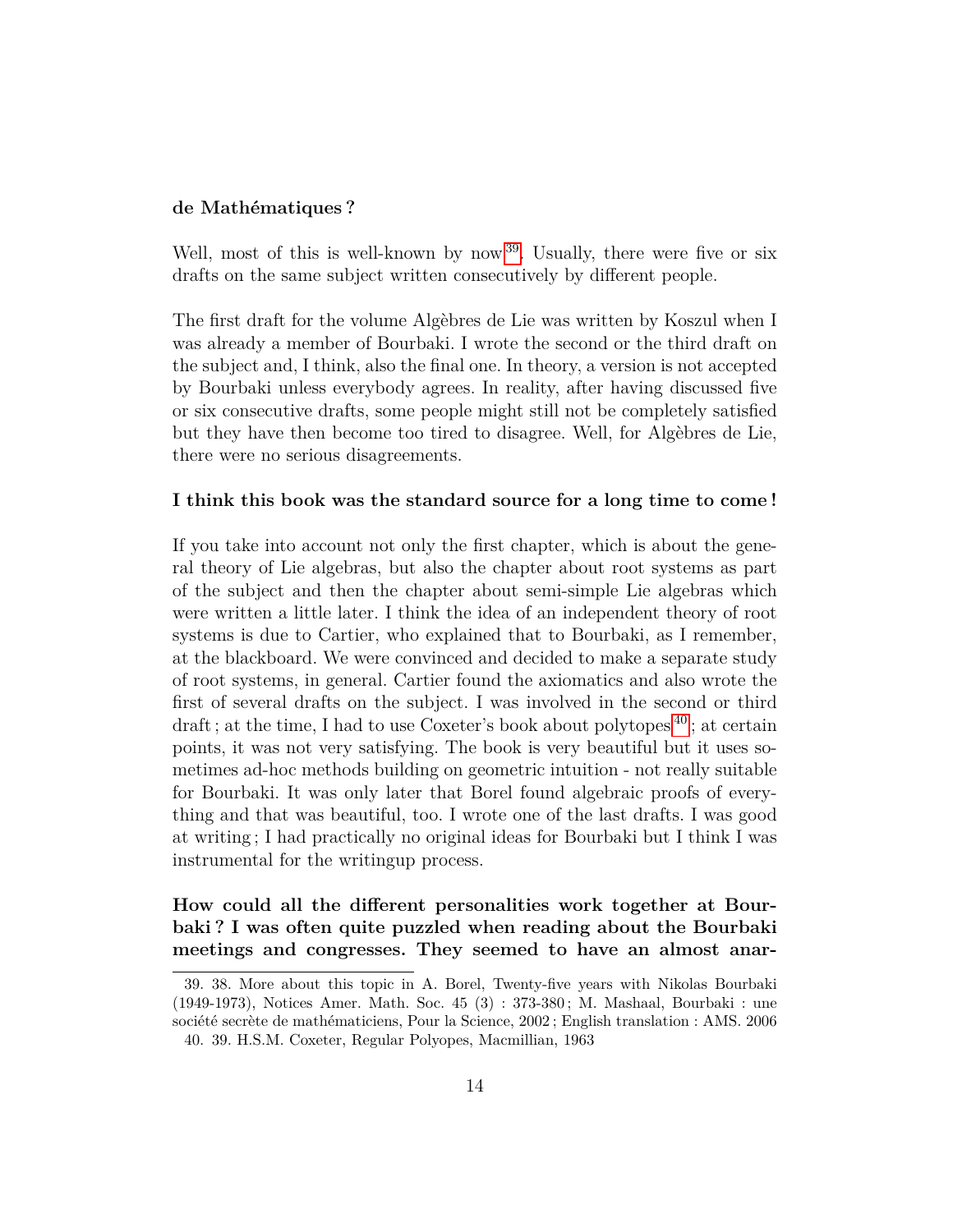# **chistic character ; but at the end, they resulted in these very rigid volumes !**

That is an interesting remark ; you are probably right. Bourbaki was also a big machine. And the final versions which were sent to publisher were almost always typewritten by Dieudonné so they were very much influenced by Dieudonné's personal style - but everyone accepted that.

# **Was André Weil** [41](#page-14-0) **still an important figure in your times ?**

Certainly, but mainly by correspondence since he was in America when I started to work with Bourbaki in 1949. I certainly did not see Weil during my first year at Bourbaki. Of course, his influence was enormous, in particular during the first years of the Bourbaki enterprise before the war. After that, his influence was mainly felt through what he wrote. He participated in some but not all of the meetings ; I would say he was there about half of the time - this can be checked in the archives. He could even have been influent for a longer time but he had decided himself that the age limit was 50.

### **Was this age limit generally accepted ?**

Yes. Weil was invited to the congress shortly after he had become 50 years old. It was held as usual but when the last day ended with a resuming meeting for the congress and decisions for the next one, Serre and Borel asked Weil to stay away from this meeting. They thought that if you are no longer a member of Bourbaki, you should no longer have any influence. Weil was certainly not happy but he did not object. Many of the people present said nothing and would have preferred him to stay. But if somebody objected, we all did. Those were the rules of the game.

#### **How about Dieudonné ; did he stay after becoming 50 years old ?**

No, but he was still often invited to the congresses. I do not remember whether he still wrote some final versions of the Bourbaki books.

#### **Just a few days ago, we had the celebration of the 60 years of Sé-**

<span id="page-14-0"></span><sup>41. 40.</sup> André Weil (1906-1998)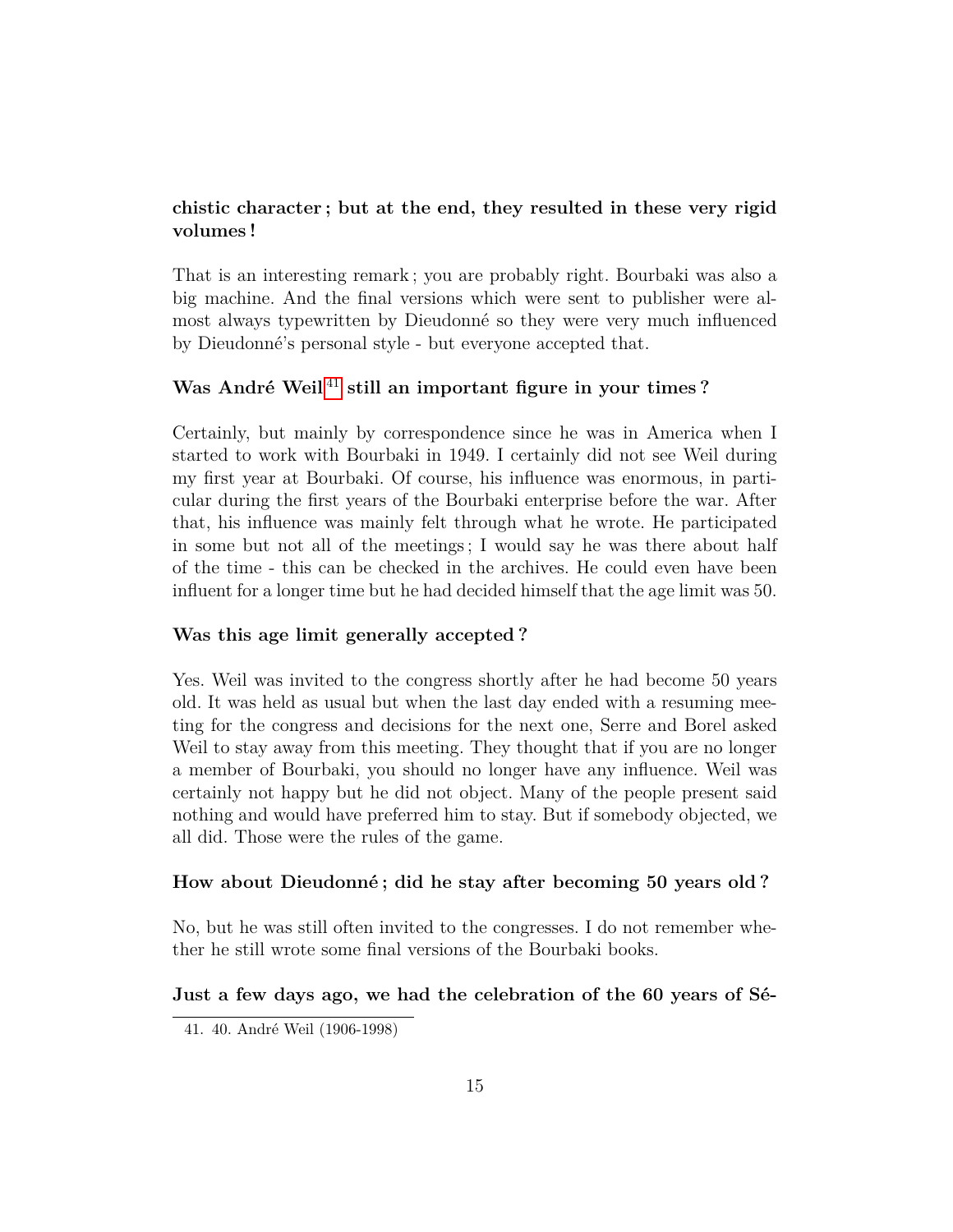# **minaire Bourbaki** [42](#page-15-0) **at Institut Henri Poincaré ; Jean-Pierre Serre gave the lecture number 1000. You have given several lectures for this famous seminar.**

Not that many, five or six perhaps; far fewer than Grothen  $\hat{A}$  dieck  $^{43}$  $^{43}$  $^{43}$  or Serre. I am not angry but I think Bourbaki is no longer Bourbaki. The seminar is all very well but the reason for Bourbaki was to publish books.

### **It no longer has the influence it had back in the 50s and 60s ?**

I suppose there are still meetings at Bourbaki but what do they do ? They are perfectly able to write books ! For some of the subjects, we had written drafts that have never been published and that is a pity, I think. These drafts were of course just the beginning ; they should have worked more on them. For a long time, nothing appeared and about 10 years ago, a single ninth chapter appeared in the volume on commutative algebra, I think. It is a pity that nothing has happened ever since.

I remember that Demazure [44](#page-15-2), who worked very actively with Bourbaki, expressed that you often may have the feeling that if you sit down, think about a topic for enough time and then write down your findings, then after some time you have found everything of interest ; he said that this feeling is wrong. He was right because mathematics changes all the time. Maybe it is true that the story had to stop. But not so soon, I think ! In the drawers, there are drafts for chapters on, for instance, complex semi-simple Lie groups, on classfield theory. Also, several more chapters on spectral theory had been written.

#### **Research Education, PhD students**

# **My next questions are concerned with your PhD stu dents. You have had several PhD students ?**

Yes. I was a directeur de thèse (PhD supervisor) for twenty students. Moreover, there was a number of students who wrote their thèse de 3ième cycle

<span id="page-15-0"></span><sup>42. 41.</sup> Three times a year, with five lectures nowadays

<span id="page-15-2"></span><span id="page-15-1"></span><sup>43. 42.</sup> Alexandre Grothendieck (\*1928)

<sup>44. 43.</sup> Michel Demazure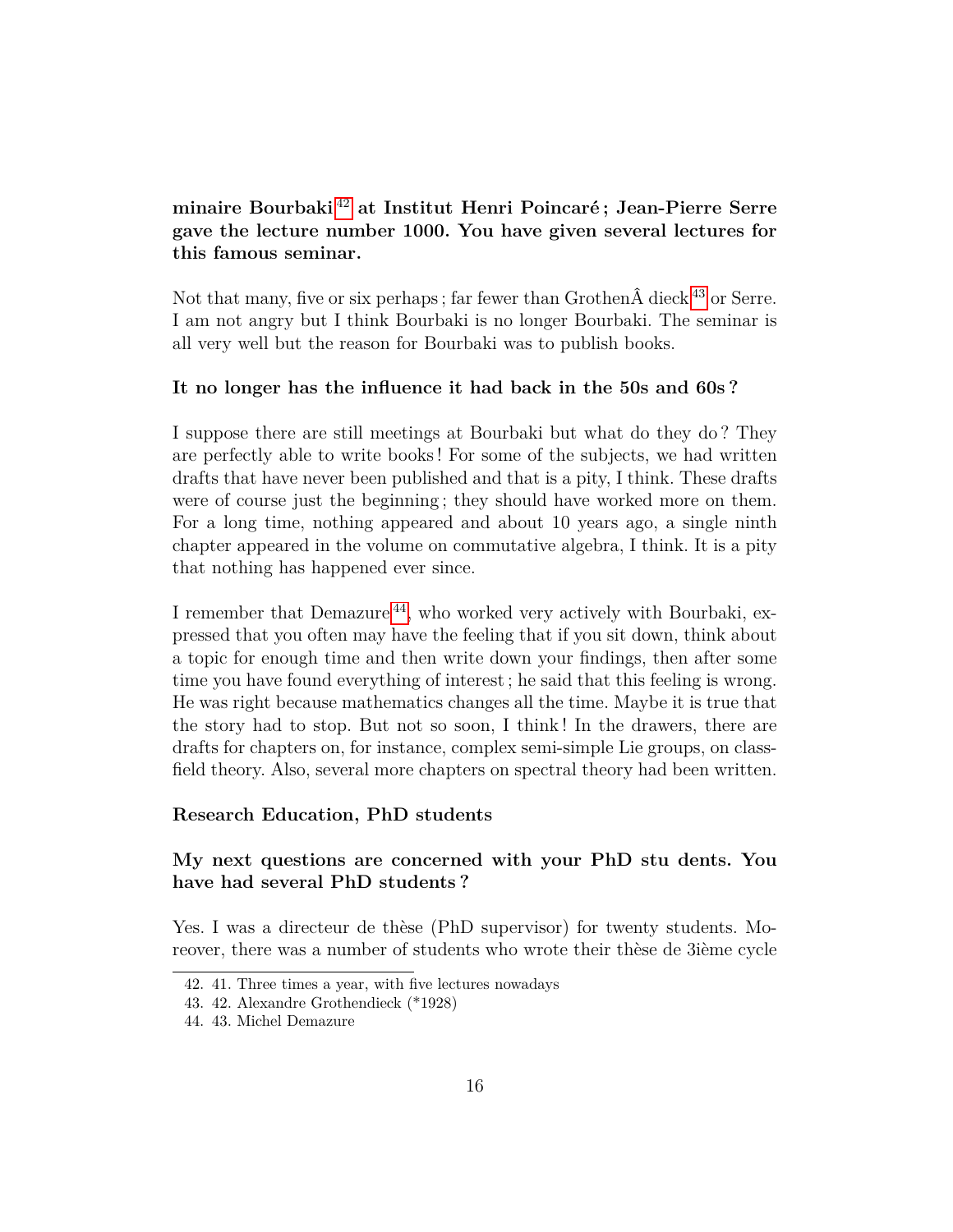with me. The best of my PhD students was certainly Alain Connes  $45$ . He appeared in my seminar. Usually, I knew the participants of my seminar beforehand because they had followed one of my courses. I was stuck - who is this man ? A few months after that, he offered me a four page paper. I understood immediately that his result was very important and that he had given a very simple proof - absolutely amazing !

Connes said several times that Choquet<sup>[46](#page-16-1)</sup> had been very important for him; he also mentioned me very generously.

# **I assume you had more collaboration with him and your other students than you had yourself with your supervisor Julia ?**

Yes, but after all it is difficult to compare. For my 20 students, supervision was very different from one to another. In fact, Connes worked mainly on his own. Roughly speaking, after a few years, he brought me his thesis. I read it and asked him to change a few commas. So with him, in a sense, it worked out the same way as between me and Julia.

Let me also mention Michel Duflo and Michèle Vergne. With Duflo, it was essentially very much as with Connes ; he worked independently. Michèle Vergne wrote several papers. We also wrote a paper in collaboration, after her thesis. During her thesis work, I read everything she wrote and gave some advice but that was not very important. With some other students, I had to contribute in a more substantial way. I have collaborated with some of my students in joint papers : with Bernat, Duflo, Vergne, Maréchal, Berline and Brion.

### **Are you still in contact with your former PhD students ?**

With several of them ; my first PhD student Alain Guichardet and his wife are very good friends. I also see some of the others from time to time - and Connes is a friend ; I meet him and his wife occasionally.

### **Books. Teaching.**

<span id="page-16-0"></span><sup>45. 44.</sup> Alain Connes (\*1947)

<span id="page-16-1"></span><sup>46. 45.</sup> Gustave Choquet (1915-2006)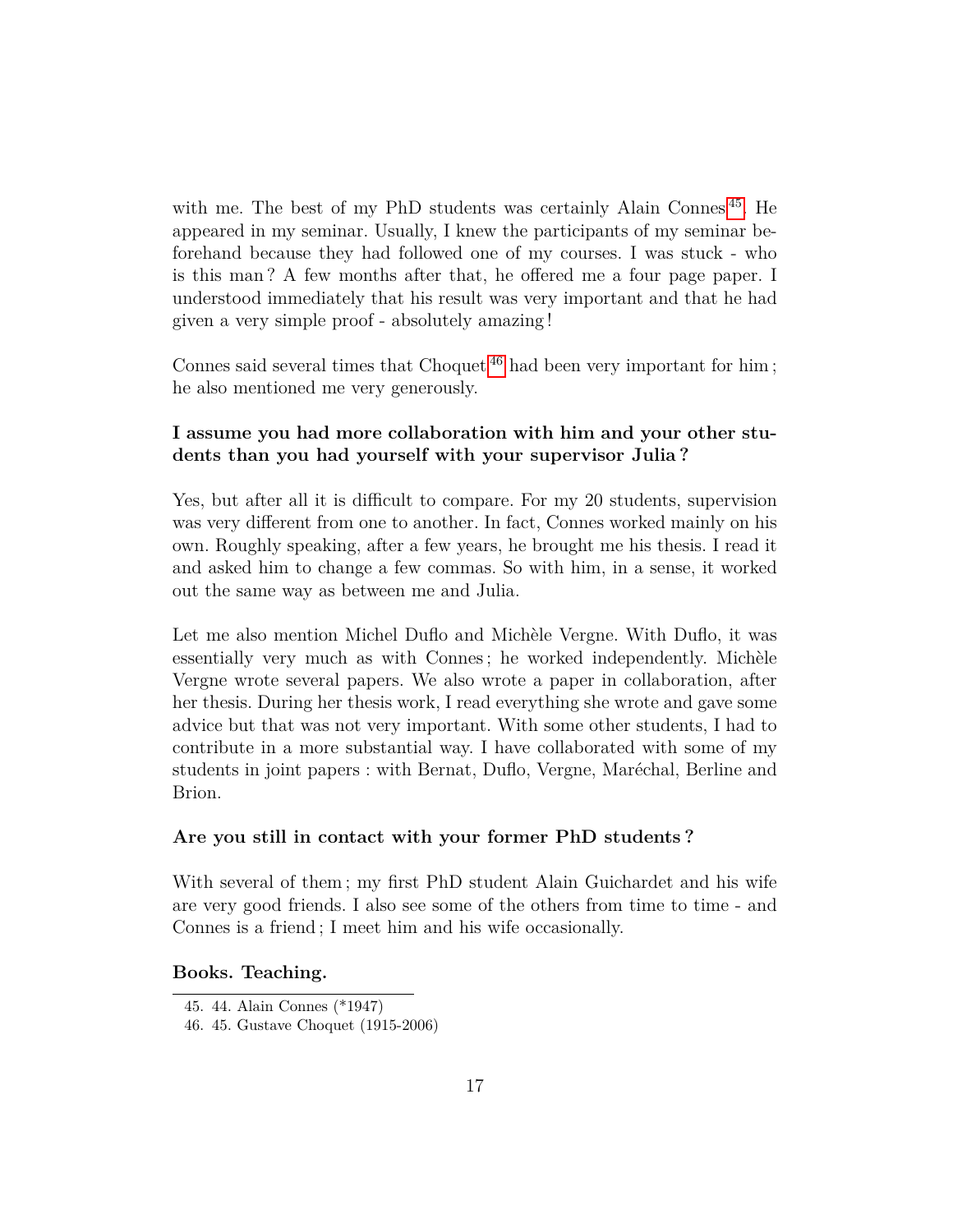### **You are the author of a series of textbooks.**

Not really many. I wrote two books for the first two years  $47$ , called first cycle at the time. They were in fact quite important for me, since they sold very well and thus they were a source of income - not big money, of course ! Otherwise, I wrote a textbook on general topology [48](#page-17-1), which was not a very big success. Then there was a book about Lebesgue integration [49](#page-17-2). And then, I have my research books<sup>[50](#page-17-3)</sup> but that is another story.

# **Did you have a particular philosophy of how to teach and how to write ? Was it close to the Bourbaki style ?**

That would probably be true for the written text. For oral presentations, I have certainly a philosophy that differs from most of my colleagues. In order to make good talks, I prepared them word for word. Most of my colleagues think that this is a far too formal attitude, that you have to rely on inspiration. I do not believe that at all. I have often heard the opinion that it is good to get stuck ; otherwise students do not understand that there is a real difficulty. I must say, I do not agree at all. I was usually very careful to write in big letters, to avoid talking into the blackboard and so on.

I really wanted to be different from Denjoy ; it is said that, during a lecture, he thought a, he said b, he wrote c and d would have been correct ! In fact, when I was a student at the ENS, during my second year, I tried to follow a course given by Denjoy. After the second lecture, I left ; it was hopeless for me. Well, not for everyone ; Choquet was a pupil of Denjoy. I know that the written work of Denjoy is very good. But as a teacher, he was terrible. For written text, I must admit that I like the Bourbaki style !

#### **Probably it depends on how you use it ?**

Yes, of course. You can be extremely Bourbaki or not at all ; I would place myself somewhere in the middle. But I like the theorem-proof structure. This

<span id="page-17-0"></span><sup>47. 46.</sup> J. Dixmier, Cours de mathématiques, 1ère année, 2ème année, Dunod

<span id="page-17-2"></span><span id="page-17-1"></span><sup>48. 47.</sup> J. Dixmier, Topologie générale, PUF, 1981

<span id="page-17-3"></span><sup>49. 48.</sup> J. Dixmier, L' intégrale de Lebesgue, Les Cours de Sorbonne, 1962 50. 49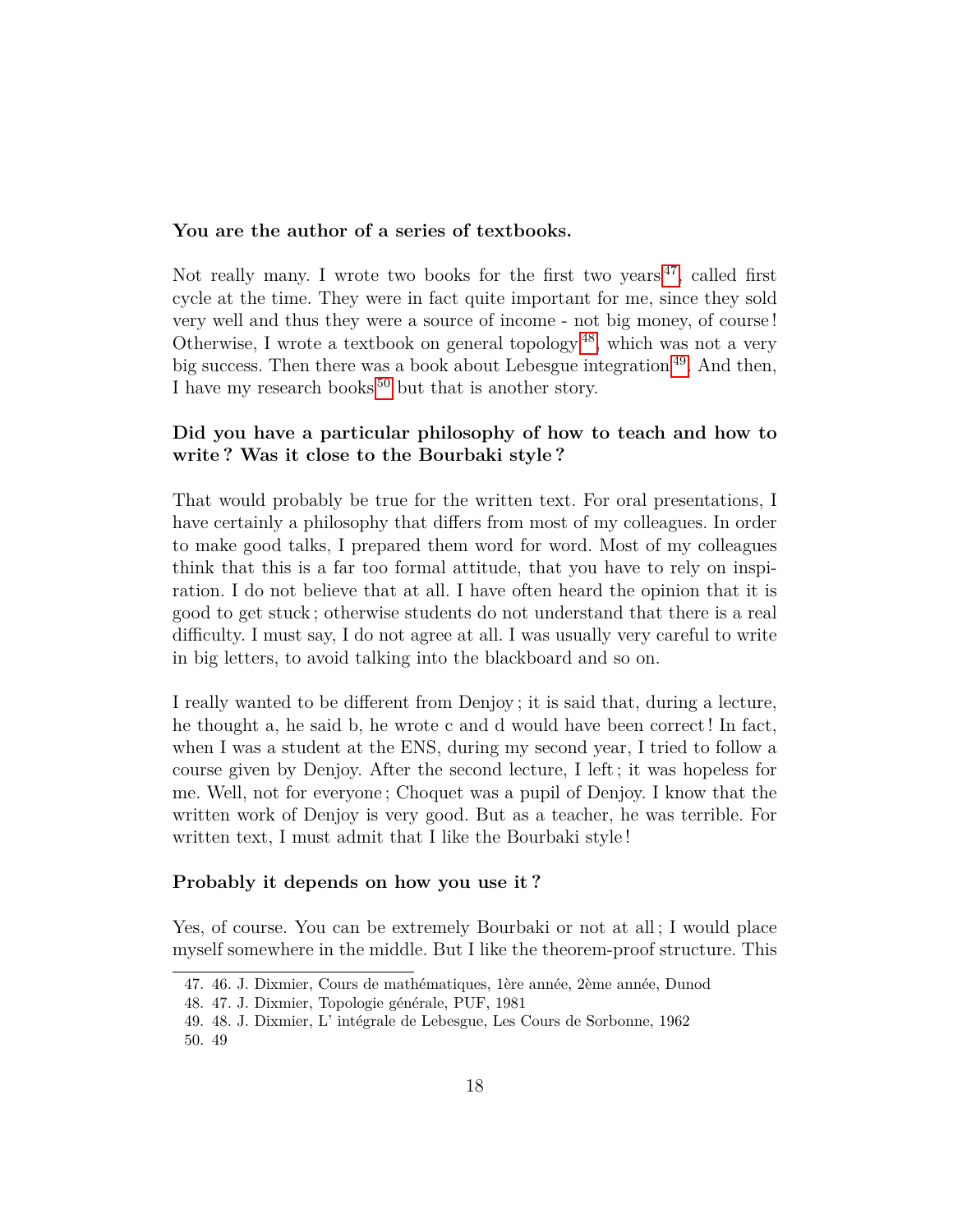is probably an effect of what I suffered from during my education at the ENS. During that, my fellow students and I read the books of Goursat<sup>[51](#page-18-0)</sup>, Picard<sup>[52](#page-18-1)</sup> and Darboux [53](#page-18-2). To understand what was going on, then you would sometimes have to guess and jump 40 pages back and forth. I did not like that and, probably as a reaction, I loved a very formal presentation, which of course, may be very effective at the same time. I like brevity, although I can see disadvantages as well. For presentations, it is probably best to mix a formal part with motivations, applications and so on. But I do not know how to do that in the best possible way.

### **And of course it depends on who listens ; students are different !**

Well, I think one cannot talk about an "ordinary student".

### **Some people like geometric intuition ; others despise it...**

For instance, Grothendieck told us at Bourbaki about the time when he was a student in Montpellier. He said that he did not understand the theory of functions of a complex variable at all. The professor would just draw loops and so on ; for Grothendieck, that was not mathematics. I had such a course with Valiron<sup>[54](#page-18-3)</sup>, who was a very boring teacher but his course was very good. He made drawings and I accepted that. I did not insist on perfect rigour at the time.

#### **Mathematics after retirement**

# **Let me ask you about mathematics after your retirement. You explained that you stayed at the IHES for five years ?**

Yes, in an informal manner. I was not invited but I came to live in Bures-sur-Yvette. Some friends from the institute kindly offered me an office. I came to the IHES on a daily basis ; it was an extraordinary environment. I had never had that much stimulation except at Bourbaki.

<span id="page-18-0"></span><sup>51. 50.</sup> E. Goursat, Cours d'analyse mathématique

<span id="page-18-2"></span><span id="page-18-1"></span><sup>52. 51.</sup> É :. Picard, Traité d'Analyse

<sup>53. 52.</sup> G. Darboux, Leçons sur la théorie générale des surfaces et applications géométriques du calcul infinitésimal

<span id="page-18-3"></span><sup>54. 53.</sup> Georges Valiron (1884-1955)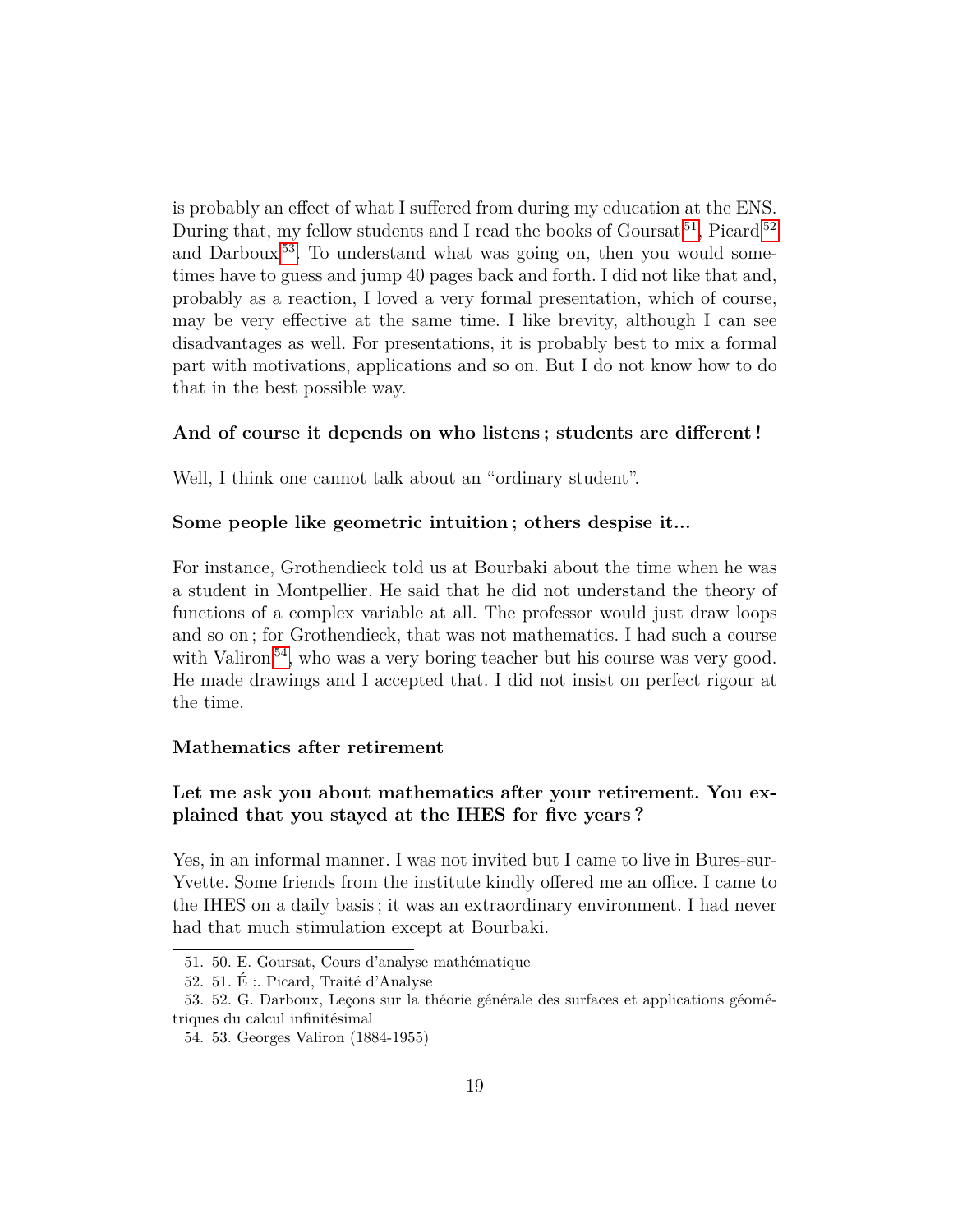# **And you participated in lots of discussions and collabo ration at the time ?**

Not a lot but much more than in Jussieu. That, in the end, was dominated by administration, meetings, boards, etc. I had in fact succeeded in avoiding much of the administration. At the IHES, there was nothing of that kind. And I could ask Connes, Jones <sup>[55](#page-19-0)</sup> and others.

# **Did you follow the development that came from Jones' work, the interplay with knot theory for example ?**

A little, certainly ! The few things I know about knot theory come from the acquaintance with Vaughan Jones at the IHES but I never used them in my own work. On the other hand, Jones asked me questions about enveloping algebras and I was once able to provide a counterexample.

#### **Do you still write research papers ?**

I stopped working regularly when I was 68. I was at the IHES from age 60 to 65. Then I wrote to the director, Marcel Berger, that it was not correct to use an office because I was too old and I came too little. After I had stopped, at two occasions I could not resist pursuing certain ideas. This work resulted in two papers. I wrote the last one at age 82 ; it is about triangle geometry [56](#page-19-1) Well, not ordinary triangle geometry. We associate to a triangle a certain point and define in this way a nowhere differentiable function of two variables ; we only use methods of classical analysis. I think I would be unable to work on a really modern subject. For instance, I had a very hard time trying to read Alain Connes' new book<sup>[57](#page-19-2)</sup> which he presented to me.

#### **Do you still come to seminars ?**

A few times ! For instance, I did not come to the last Séminaire Bourbaki be-

<span id="page-19-1"></span><span id="page-19-0"></span><sup>55. 54.</sup> Vaughan Jones (\*1952)

<sup>56. 55.</sup> J. Dixmier, J.-P. Kahane, J.-L. Nicolas, Un exemple de nondérivabilité en géométrie du triangle, Enseign. Math. (2) 53, no. 3-4, 369-428

<span id="page-19-2"></span><sup>57. 56.</sup> A. Connes, M. Marcolli, Noncommutative Geometry, Quantum Fields and Motives, Colloquium Publications 55, AMS, 2008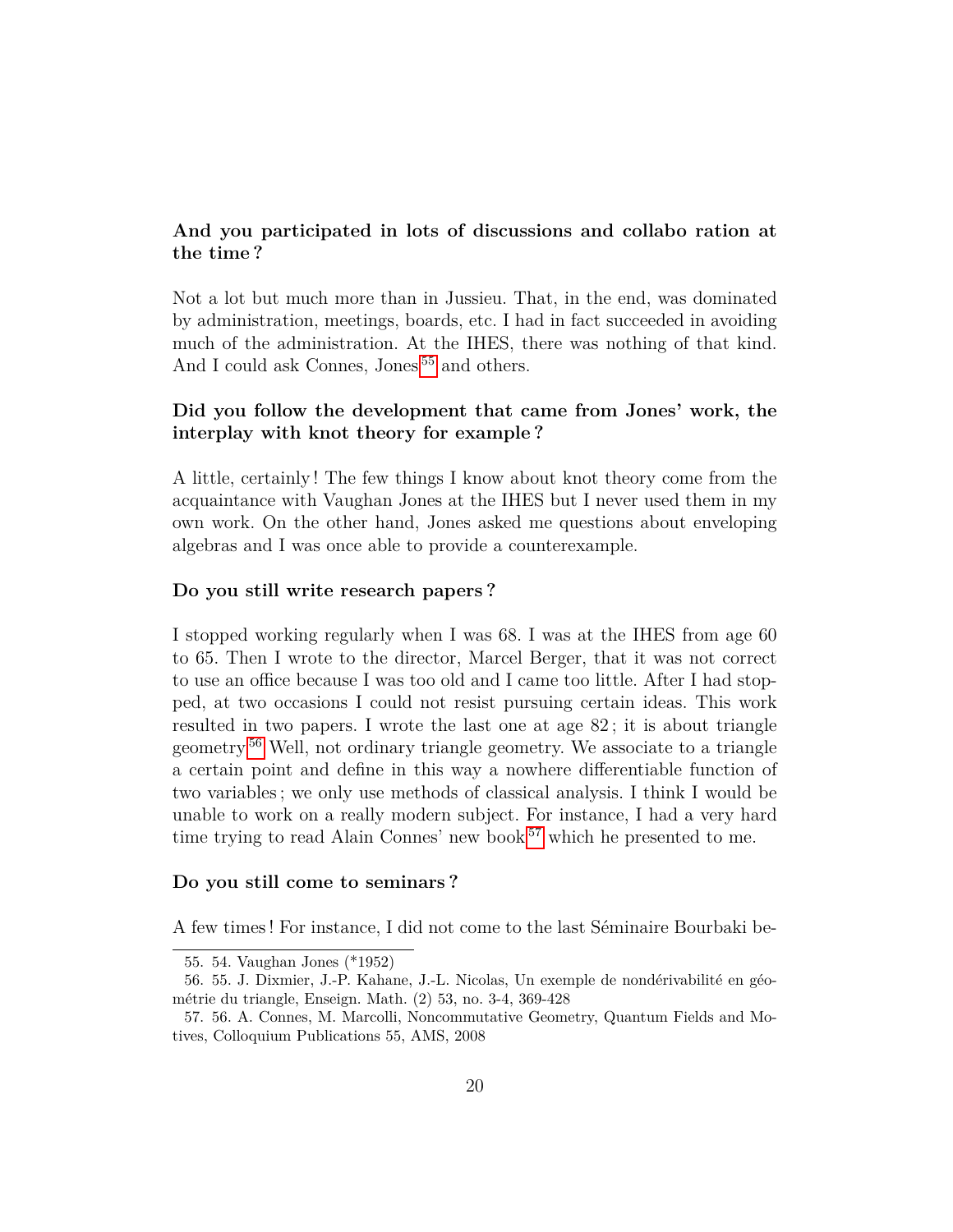cause I feared not understanding the lectures. I was a little in doubt because Serre is such a good lecturer.

#### **Do you use a computer ? Do you read and write emails ?**

No, I have no computer and do not use email. If I were ten years younger, I would have been forced to use them. Computers began to become useful for a mathematician when I was around 65 years old ; too late for me ! And everywhere people of my age told and tell me that they have difficulties with their computers. I did not want to bother !

#### **A secret life has advantages ? !**

In essence, yes.

#### **Other interests**

#### **Can you tell me about your interests apart from mathematics ?**

I wrote two science fiction books - well, short stories, not big novels.

#### **Was that a long time ago ?**

Not so much. I was between 60 and 65 for the first and a little older for the second. These are two small groups of short stories.

#### **They were published ?**

The first one sold 600 copies. For the second one, I do not even know. After that I wrote a detective novel and sent it to the same publisher but he said that my books were too difficult to sell.

#### **But you enjoyed writing them ?**

Yes. But I do not do it anymore. I lack new ideas !

### **You are a big reader, it seems !**